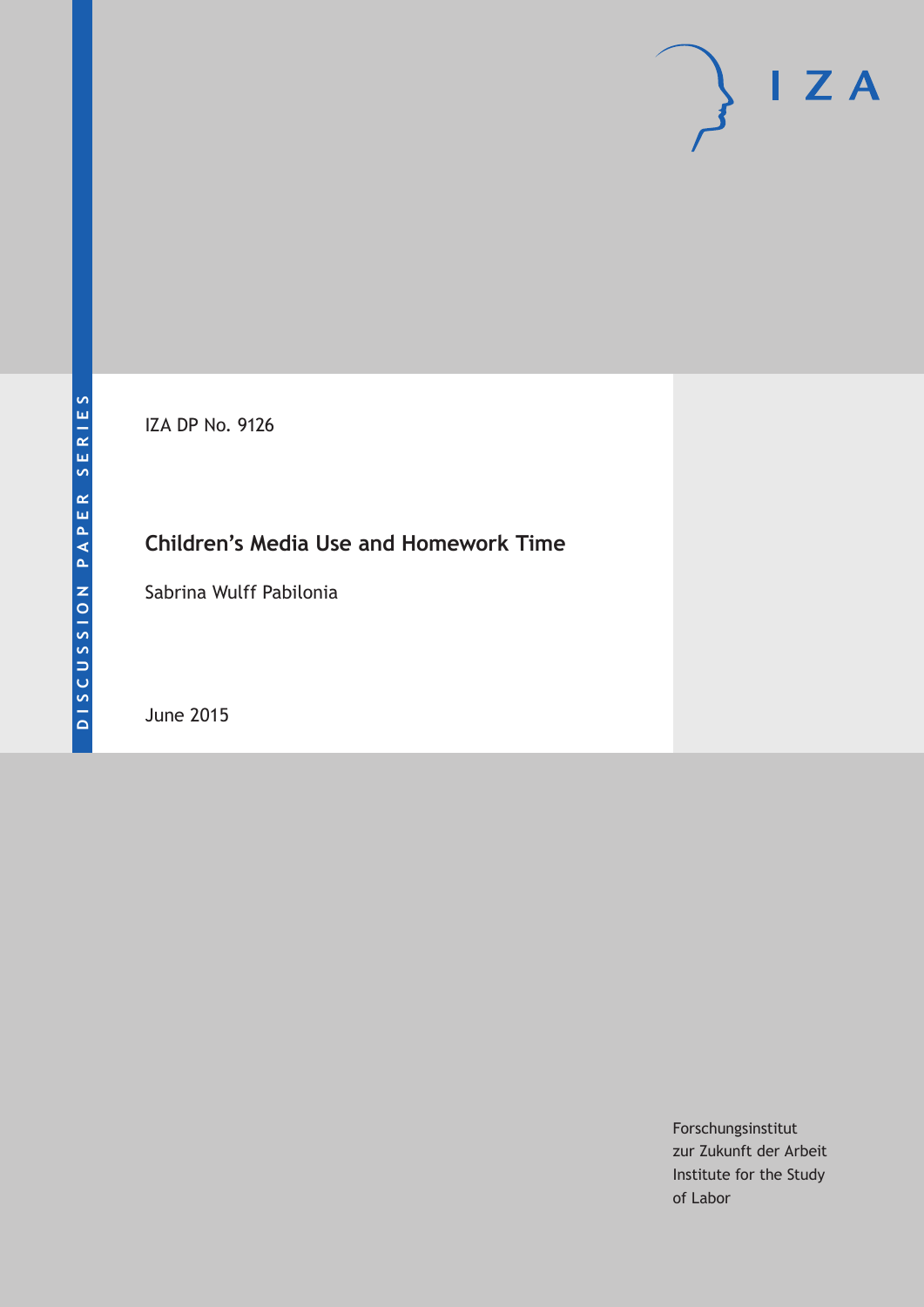# **Children's Media Use and Homework Time**

**Sabrina Wulff Pabilonia**

*U.S. Bureau of Labor Statistics and IZA*

Discussion Paper No. 9126 June 2015

IZA

P.O. Box 7240 53072 Bonn Germany

Phone: +49-228-3894-0 Fax: +49-228-3894-180 E-mail: iza@iza.org

Any opinions expressed here are those of the author(s) and not those of IZA. Research published in this series may include views on policy, but the institute itself takes no institutional policy positions. The IZA research network is committed to the IZA Guiding Principles of Research Integrity.

The Institute for the Study of Labor (IZA) in Bonn is a local and virtual international research center and a place of communication between science, politics and business. IZA is an independent nonprofit organization supported by Deutsche Post Foundation. The center is associated with the University of Bonn and offers a stimulating research environment through its international network, workshops and conferences, data service, project support, research visits and doctoral program. IZA engages in (i) original and internationally competitive research in all fields of labor economics, (ii) development of policy concepts, and (iii) dissemination of research results and concepts to the interested public.

<span id="page-1-0"></span>IZA Discussion Papers often represent preliminary work and are circulated to encourage discussion. Citation of such a paper should account for its provisional character. A revised version may be available directly from the author.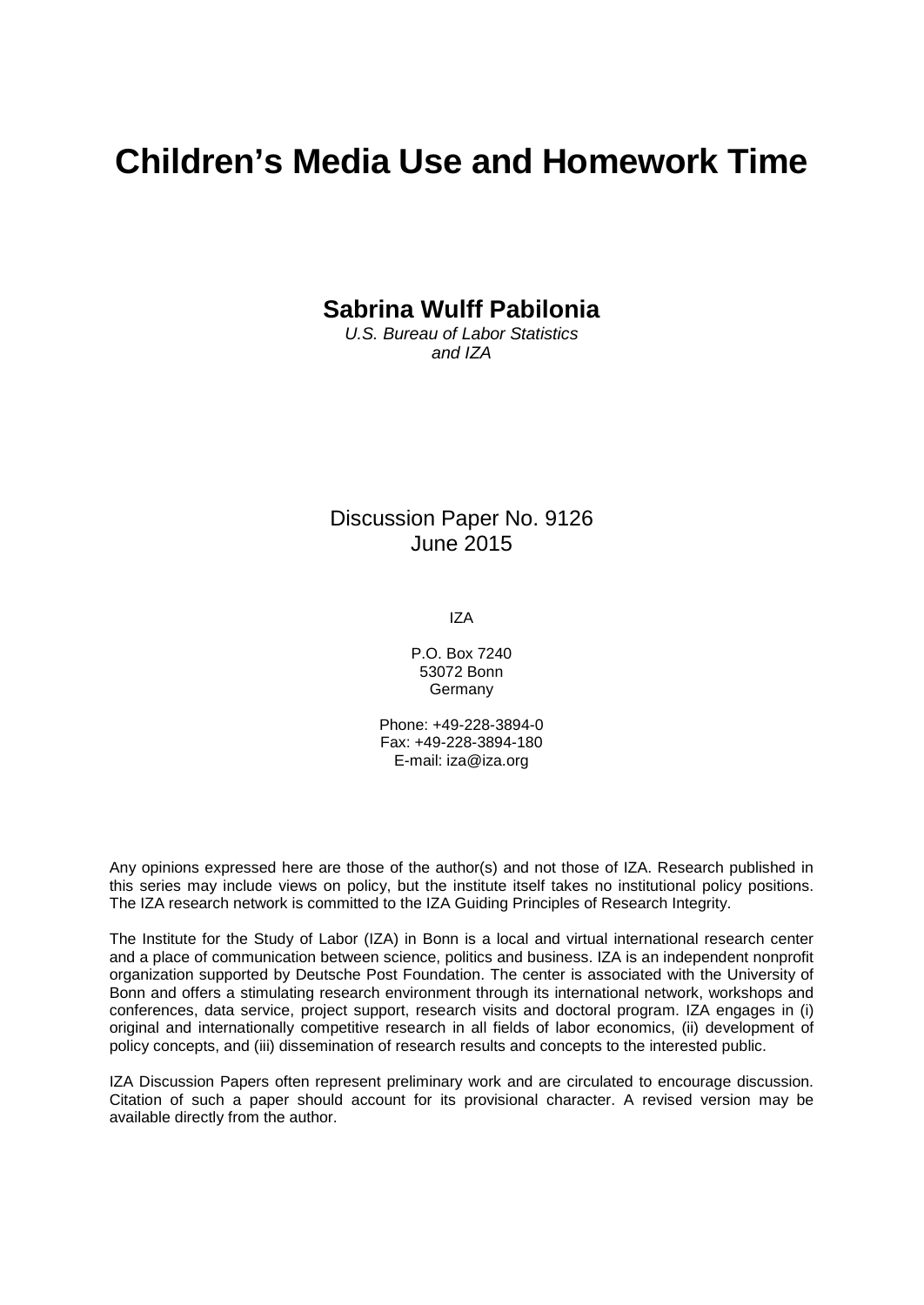IZA Discussion Paper No. 9126 June 2015

# **ABSTRACT**

# **Children's Media Use and Homework Time[\\*](#page-1-0)**

Homework is an important part of the academic production function, but often students are studying while doing another activity. Using the nationally representative Panel Study of Income Dynamics-Child Development Supplement time diaries, this chapter explores changes over the period 1997–2008 in homework time for U.S. children in 1st through  $12<sup>th</sup>$ grade when homework is done as a sole activity versus simultaneously with another activity. It documents with which technologies and media homework is done simultaneously and how the share of multitasking time differs by gender. This chapter also examines the correlation between childhood attention difficulties and multitasking while studying.

JEL Classification: J24

Keywords: multitasking, homework, human capital

Corresponding author:

Sabrina Wulff Pabilonia U.S. Bureau of Labor Statistics 2 Massachusetts Ave. NE, Rm. 2180 Washington, DC 20212 USA E-mail: [Pabilonia.Sabrina@bls.gov](mailto:Pabilonia.Sabrina@bls.gov)

All views expressed in this paper are those of the author and do not necessarily reflect the views or policies of the U.S. Bureau of Labor Statistics.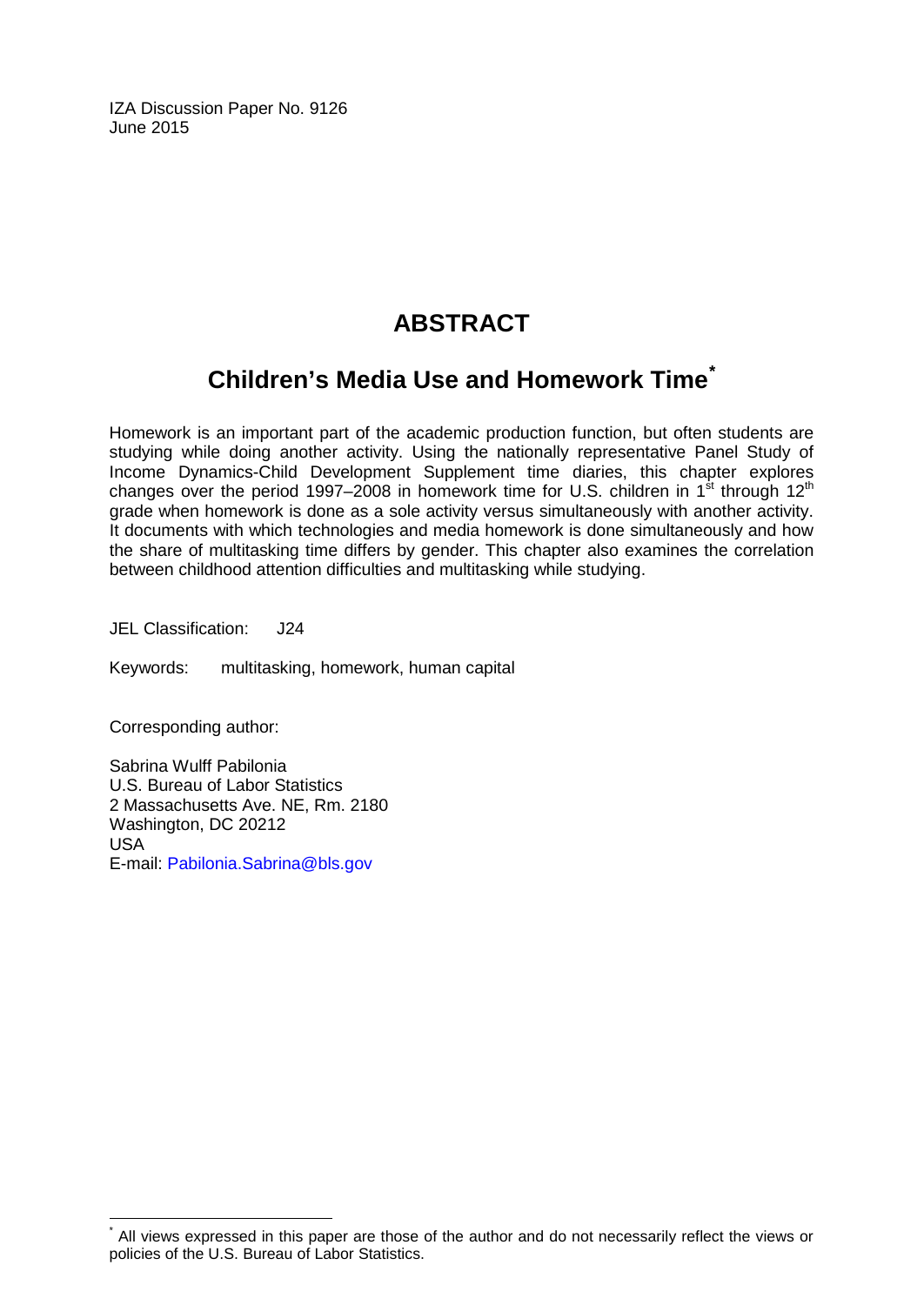#### **I. Introduction**

Homework is an important component of the academic production function (Aksoy and Link, 2000; Betts, 1997; Eren and Henderson, 2008, 2011), but often students are studying while doing another activity. Over the last decade, children have had increasing access to many types of media outlets that may distract their attention. The number of televisions and personal computers per household has grown; the growth of broadband access has increased computing potential on home computers, mobile phones, and other devices; and the options for devices on which to listen to music as well as the access to different types of music has expanded. Previous research has found that proximity to devices, such as placement of a computer near a television, is a strong predictor of media multitasking (Foehr, 2006). Using U.K. time use data, Kenyon (2008) has shown that the internet has changed how we use our time – both in the activities we choose and in the extent that we are multitasking.

Dividing their attention between homework and another activity, such as a media-related activity, may have significant negative consequences for students' academic success. For example, a paper by Rosen, Carrier, and Cheever (2013) found that those who used Facebook while doing homework had lower grade point averages. A study by Pool, Koolstra and van der Voort (2003) found that students performed more poorly on two types of homework assignments if they simultaneously watched a soap opera but not if music was playing in the background while they worked. Patton, Stinard, and Routh (1983) noted that students considered the TV a moderate distracter but music as beneficial. However, research has been inconclusive as to whether academic performance is enhanced with background pop or rock music, which is the genre preferred by most students (Adriano and DiPaola 2010). The type of assignment, for example math or reading, may influence whether multitasking has a negative effect on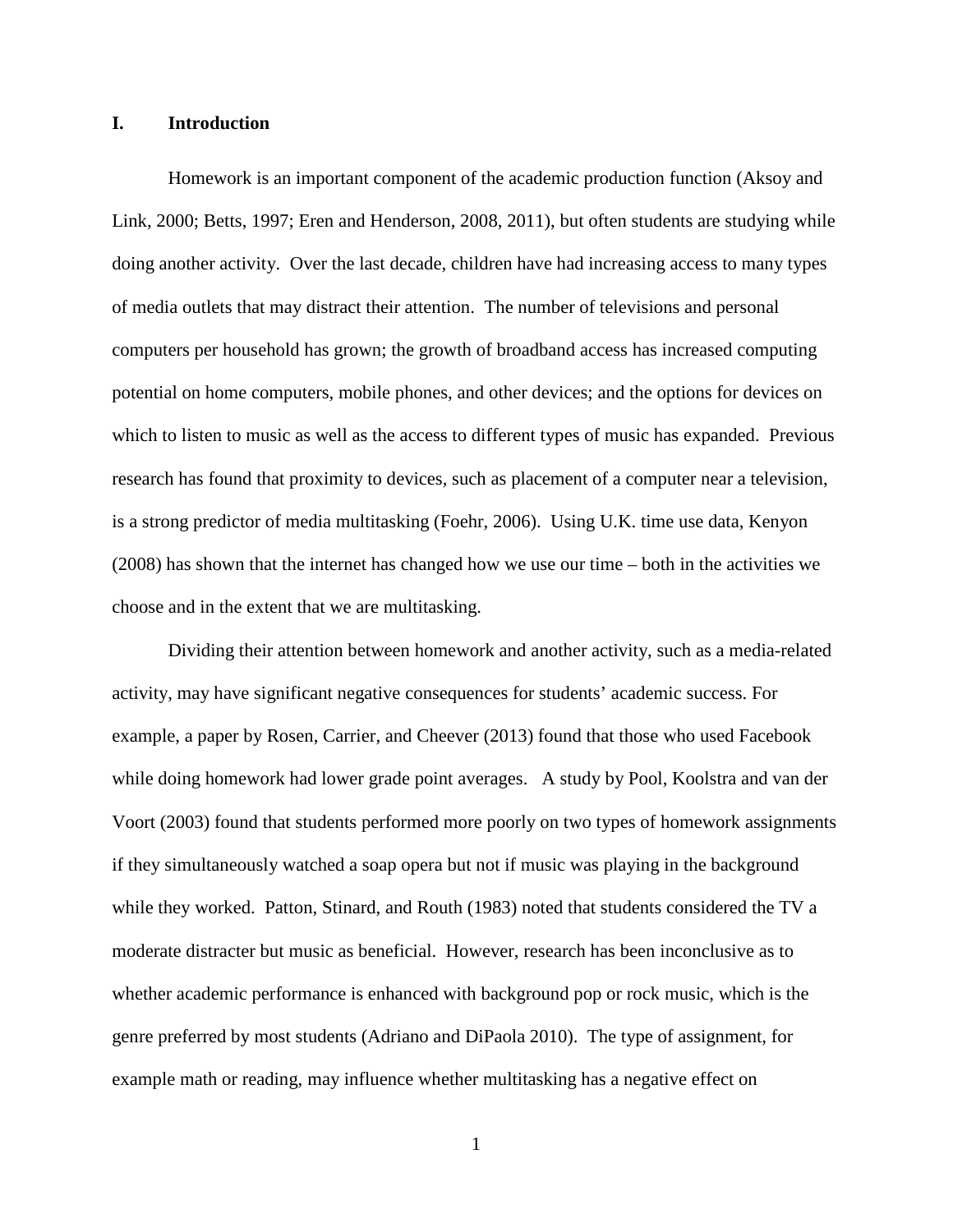performance, for example if music is a distraction from reading passages but not from doing math (Adriano and DiPaola 2010).

This chapter uses detailed time-diary data from 1997 to 2008 to examine the growth in multitasking while doing homework among U.S. schoolchildren as electronic media use has expanded, with a focus on how multitasking differs by gender and school level. Previous research (Adriano and DiPaola, 2010) has found that girls were more likely to listen to music while completing math homework than were boys, indicating possible differences by gender in multitasking levels and/or effects.<sup>[1](#page-14-0)</sup> I perform analyses separately by school level because the amount of homework assigned typically increases with each grade level. Students also typically experience less parental supervision as they grow older. I document which types of activities frequently are done simultaneously with homework and how much homework is done on the computer. Finally, I examine which individual and family characteristics influence students' ability or desire to multitask. I pay particular attention to characteristics that may increase students' access to electronic media. I also examine whether children who are reported by their parents to have attention issues are more likely to do other activities while doing their homework than children not so described. Children with ADHD who often are characterized by their inability to stay on task in school and their difficulty paying attention are more likely to have poorer educational outcomes (Currie and Stabile, 2006; Fletcher and Wolfe, 2008). One mechanism that has yet to be explored through which this health condition could affect human capital accumulation is their ability to stay on task during homework time.

#### **II. Data and Descriptive Statistics**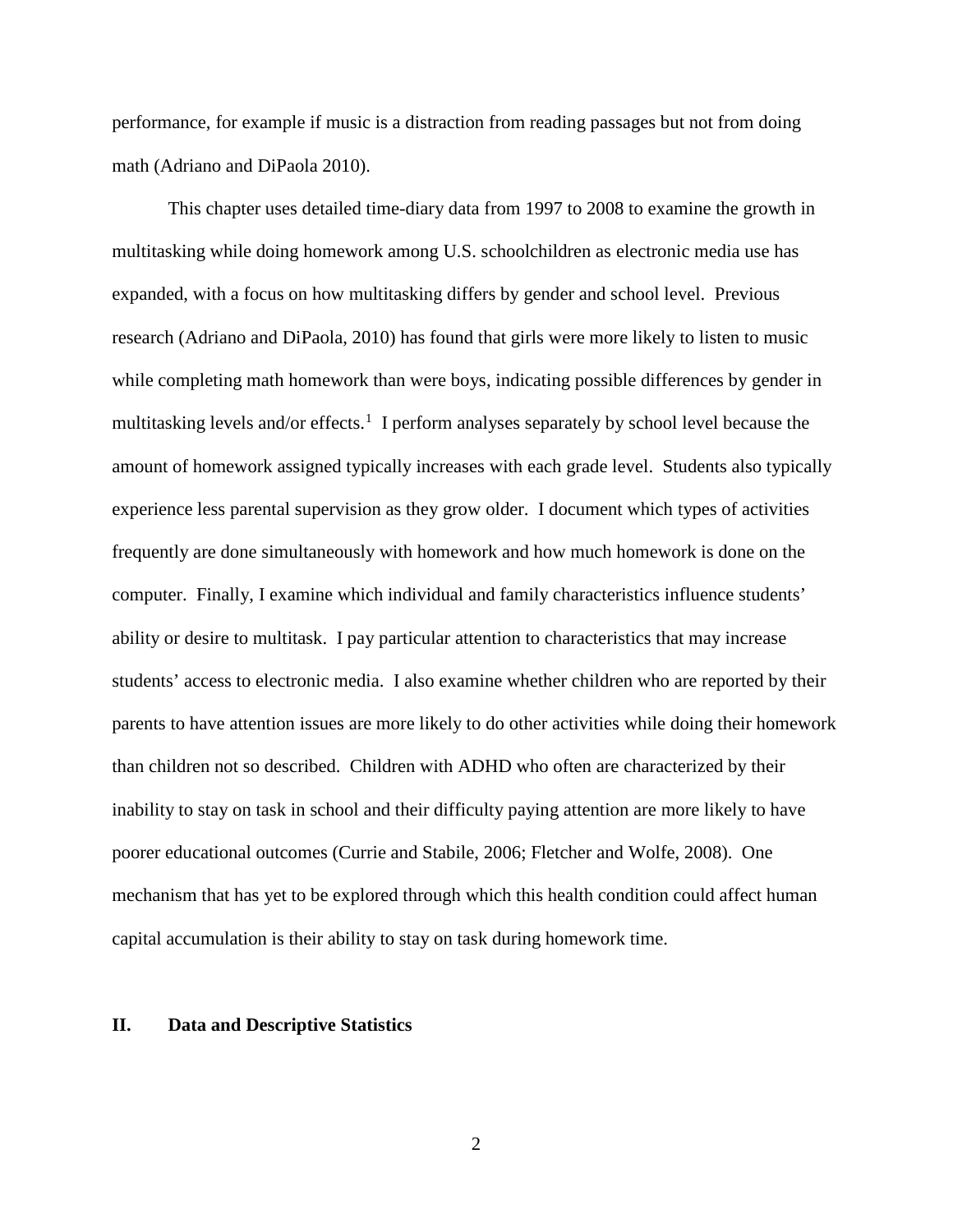This chapter uses the nationally-representative Panel Study of Income Dynamics-Child Development Supplement (PSID-CDS) time diaries to explore changes in homework time for U.S. children in 1st through 12th grade over the period 1997**–**2008 when homework is done as a sole activity versus simultaneously with another activity. The PSID-CDS is a longitudinal survey of children aged 0**–**10 in 1997. Up to two children per family were interviewed in 1997, with follow-up surveys approximately 5 and 10 years later in the 2002**–**2003 and 2007**–**2008 school years. In addition to detailed surveys from caregivers (usually parents), children, and teachers, two 24-hour time diaries were completed for each selected child per wave, one for a weekday and the other for a weekend day. A caregiver or child filled out the diaries, listing primary and secondary activities occurring from midnight to midnight on each diary day. Most high school students filled out their own time diaries. The listing of secondary activities is a rather unique feature of the survey that allows one to measure the multitasking of activities using survey data. During the primary caregiver interview, the respondent was asked to decide whether it was often true, sometimes true, or not true that the target child had difficulty concentrating or that the child could not pay attention for a long time. In order to examine the correlation between attention issues and multitasking, I create an indicator equal to one if a caregiver reported that it was often true that a child could not pay attention for a long time and zero otherwise. This chapter also uses additional information on family structure and parental education from the main PSID survey.

The sample is limited to students who completed both a weekday and a weekend day diary, who did not complete their time diaries over winter break or on any day in June when they did not attend school, who were not missing information on race, whose family income was not negative, who were not missing information on family structure, and who were not missing a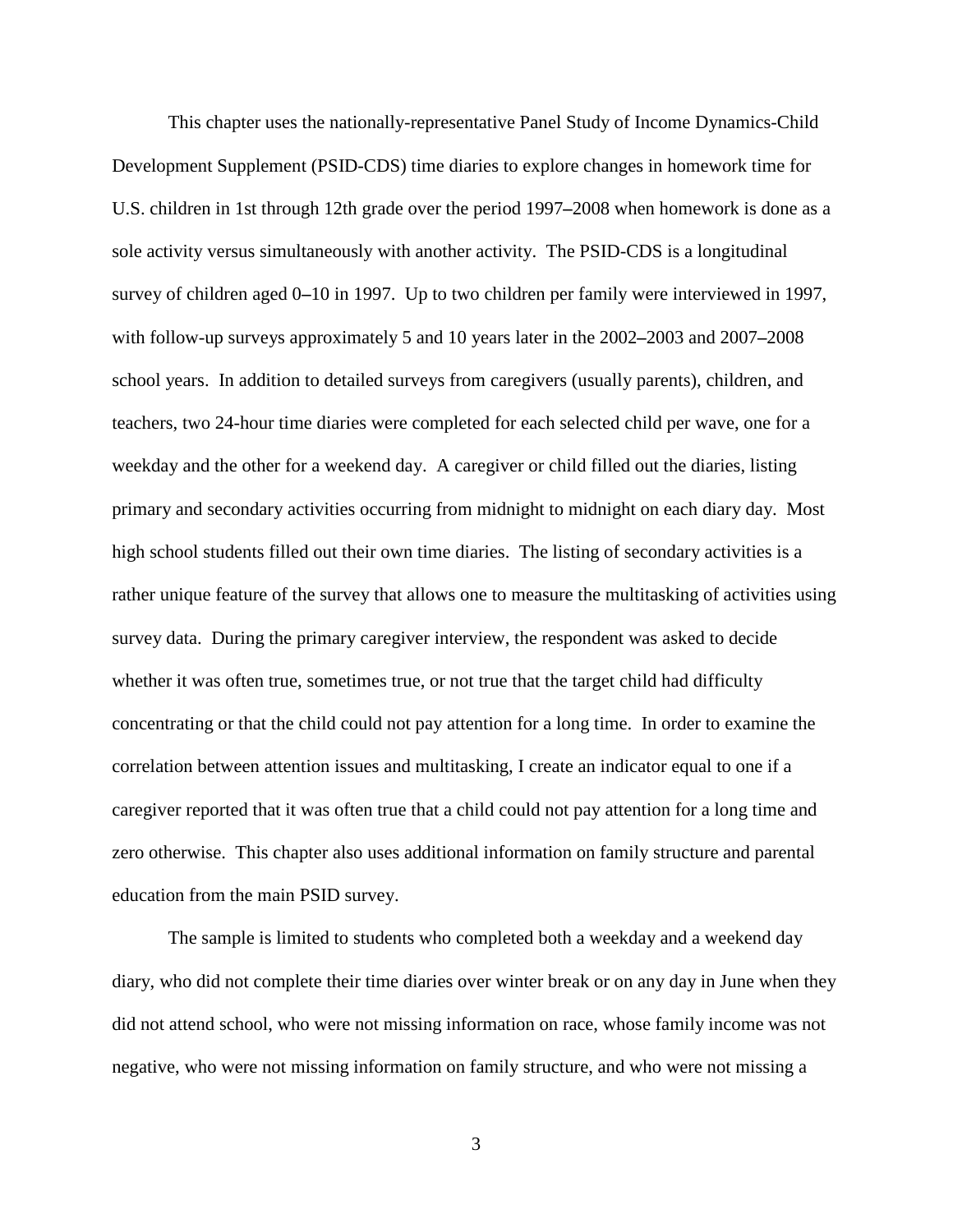child interview in 2007. Those respondents who did not have a child interview in 2007 had no child weight assigned. The analysis samples include 1,873 elementary school students, 1,017 middle school students, and 1,249 high school students, where elementary school students are in grades 1–5, middle school students are in grades 6**–**8, and high school students are in grades 9**–** 12. See the Appendix Tables A1**–**A3 for further details of the sample construction for each set of students. Appendix Table A4 shows that each survey year has approximately the same grade level distribution; thus, it is possible to make comparisons over time. All of the analyses use CDS child weights.

I begin by analyzing students' participation in homework activities occurring outside the classroom separately by gender and survey year. Each measure of homework is a weekly measure that was constructed by multiplying the weekday time spent by 5 and the weekend day time spent by 2, and then adding these two products together, as in Hofferth (2010). Homework time includes all time outside of class when the student reports either using a computer for homework, being tutored, doing general homework, studying, doing research, reading related to classes, working on a school project, going to the library, or reviewing homework with a parent. I create three main measures of homework time: total homework time, homework as a sole activity, and multitasking while doing homework. Total homework time captures the sum of all homework done regardless of whether a secondary activity was reported. Homework could have been reported as the secondary activity, with another activity reported as the primary activity. Previous studies suggest that not all individuals may be able to distinguish their primary activity from their secondary activity (Robinson and Godbey, 1997). Homework as a sole activity is time when homework is reported as the primary activity and no secondary activity is reported. Finally, multitasking while doing homework is when two activities are reported and one of the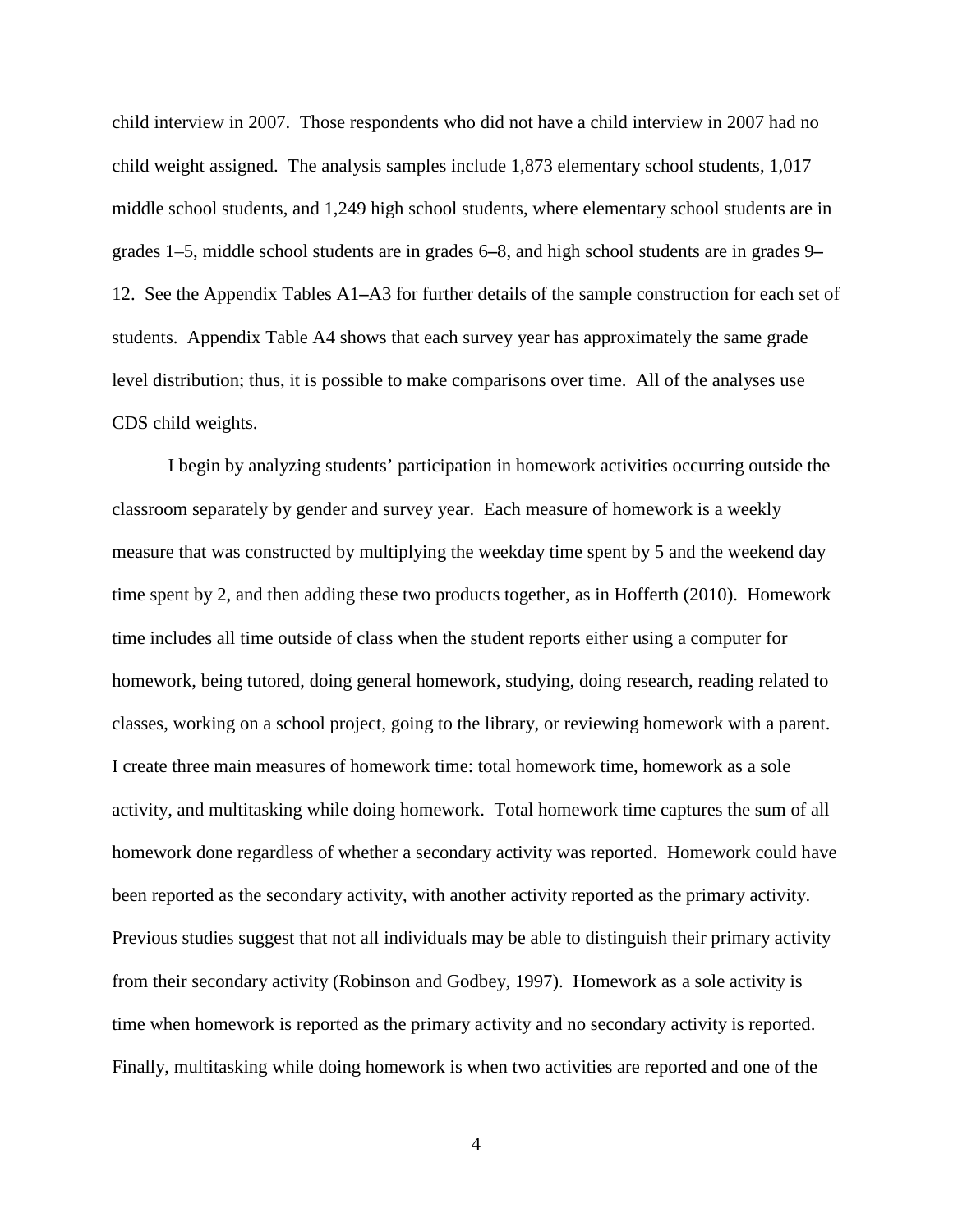activities is homework. I also document how much time students spend using the computer to do their homework. The time that students spend using the computer for the sole purpose of doing homework is included in the time spent on homework as a sole activity if the student reports only one activity. I then construct five measures of homework done simultaneously with other activities. The activities most frequently done with homework by high school students include listening to music, watching TV, talking with others in person or on the phone (subsequently referred to as "talking"), using the computer or mobile phone but not for homework (subsequently referred to as "computer"), and eating, in decreasing order of time spent on each. Using the computer for non-homework activities includes communication with others via social media or e-mail, playing computer games, or surfing the web. Younger students have slightly different frequencies for concurrent activities with homework time than do older students. For example, they spend almost no time using a computer while doing their homework.

Table 1 presents the average weekly hours spent on homework and multitasking activities, the percentage of students doing any homework over the two diary days, and the percentage of those doing any homework who do their homework simultaneously with another activity for each school level by gender. Not surprisingly, the amount of time students spent on homework increased monotonically in any given school year as the school level increased. There were also increases in doing homework over time at the elementary school level. Elementary school students were more likely to be doing some homework during the 2002**–**2003 school year than during the 1997**–**1998 school year, and female students were more likely to be doing more homework during the 2002**–**2003 school year than during the 1997**–**1998 school year. However, elementary school girls and boys, on average, spent similar amounts of time per week on total homework. As students entered higher grades, more apparent gender differences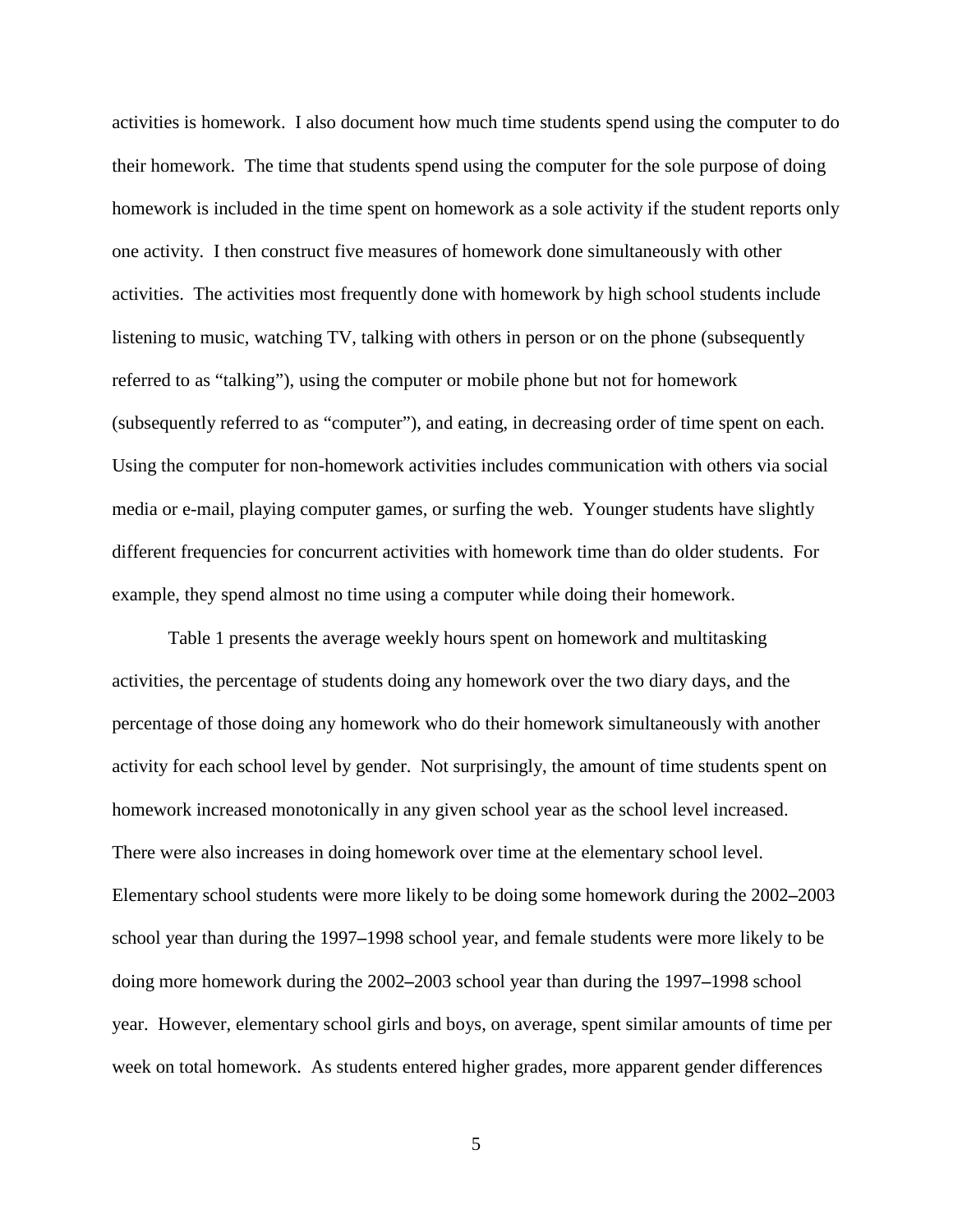emerged in time spent on homework. Middle school girls were about 10 percentage points more likely to be doing any homework during the 2007**–**2008 school year than were middle school boys (71 percent versus 61 percent). Middle school boys studied both less often and fewer hours overall during the 2007**–**2008 school year than the 2002**–**2003 school year.

In the 2002**–**2003 school year, there were quite dramatic gender differences in both the likelihood of spending any time on homework and the amount of time spent on homework for high school students. In the 2002**–**2003 school year, 72 percent of high school girls reported doing homework while only 52 percent of high school boys reported doing homework. High school girls spent nearly 4 hours more time studying per week than high school boys during the 2002**–**2003 school year (8.25 hours versus 4.39 hours). There was also a decrease in the amount of homework girls did in high school over time (8.25 hours versus 6 hours) and a small increase over time in the likelihood of doing any homework by boys (52 percent versus 61 percent).

There were significant gender differences in multitasking while doing homework for elementary and high school students in the 2002**–**2003 school year, with girls more likely than boys to be doing their homework while also doing another activity (53 percent versus 31 percent in elementary school and 60 percent versus 32 percent in high school). In the 2007-2008 school year, middle school girls were also more likely to be multitasking while doing homework than were middle school boys (53 percent versus 31 percent). High school boys during the 2007**–** 2008 school year were much more likely to be multitasking while doing homework than were high schools boys during the 2002**–**2003 school year (52 percent versus 32 percent).

Elementary school students spent about one-third of their homework time doing other activities simultaneously. This translates to roughly one hour of multitasked homework time per week, given that these students spent 3 hours per week on homework in total on average. For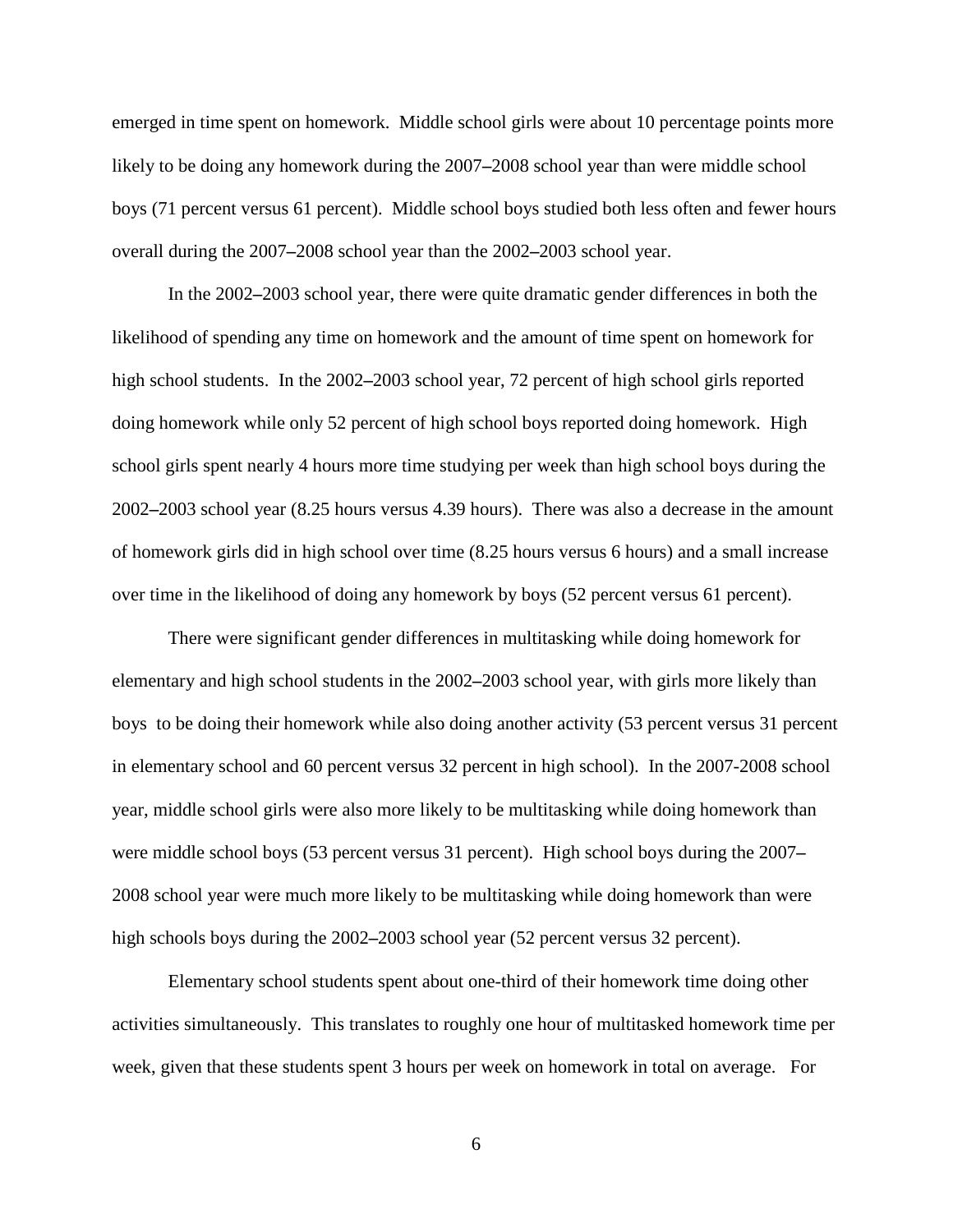elementary school students, the activity done most frequently with homework was talking with others, either in person or on the phone. For female students, the amount of time spent doing these activities jointly increased significantly between the 1997**–**1998 and 2002**–**2003 school years (0.41 hours versus 0.71 hours). However, it is not clear that homework time and talking with others would have negative academic consequences, especially for younger children, who may be receiving homework help from a parent, at least intermittently. Elementary school students spent very little time doing their homework on a computer.

During the 2002**–**2003 school year, 48 percent of middle school girls were multitasking while doing homework, and 33 percent of middle school girls' homework time was spent doing other activities simultaneously. By the 2007**–**2008 school year, 53 percent of middle school girls were multitasking while doing homework, and 39 percent of middle school girls' homework time was spent doing other activities simultaneously. The activity done most frequently with homework by middle school girls was watching TV in 2002**–**2003 but listening to music in 2007**–**2008. Between the 2002**–**2003 and 2007**–**2008 school years, middle school girls saw an increase in eating while doing homework (0.03 hours versus 0.19 hours).

During the 2002**–**2003 school year, 41 percent of middle school boys were multitasking while doing homework, and 29 percent of middle school boys' homework time was spent doing other activities simultaneously. By the 2007**–**2008 school year, only 31 percent of middle school boys were multitasking while doing homework, but 35 percent of middle school boys' homework time was spent doing other activities simultaneously. The activity done most frequently with homework was talking with others in 2002**–**2003 but watching TV in 2007**–** 2008. The later middle school student cohort spent more time doing their homework on a computer than did the earlier cohort.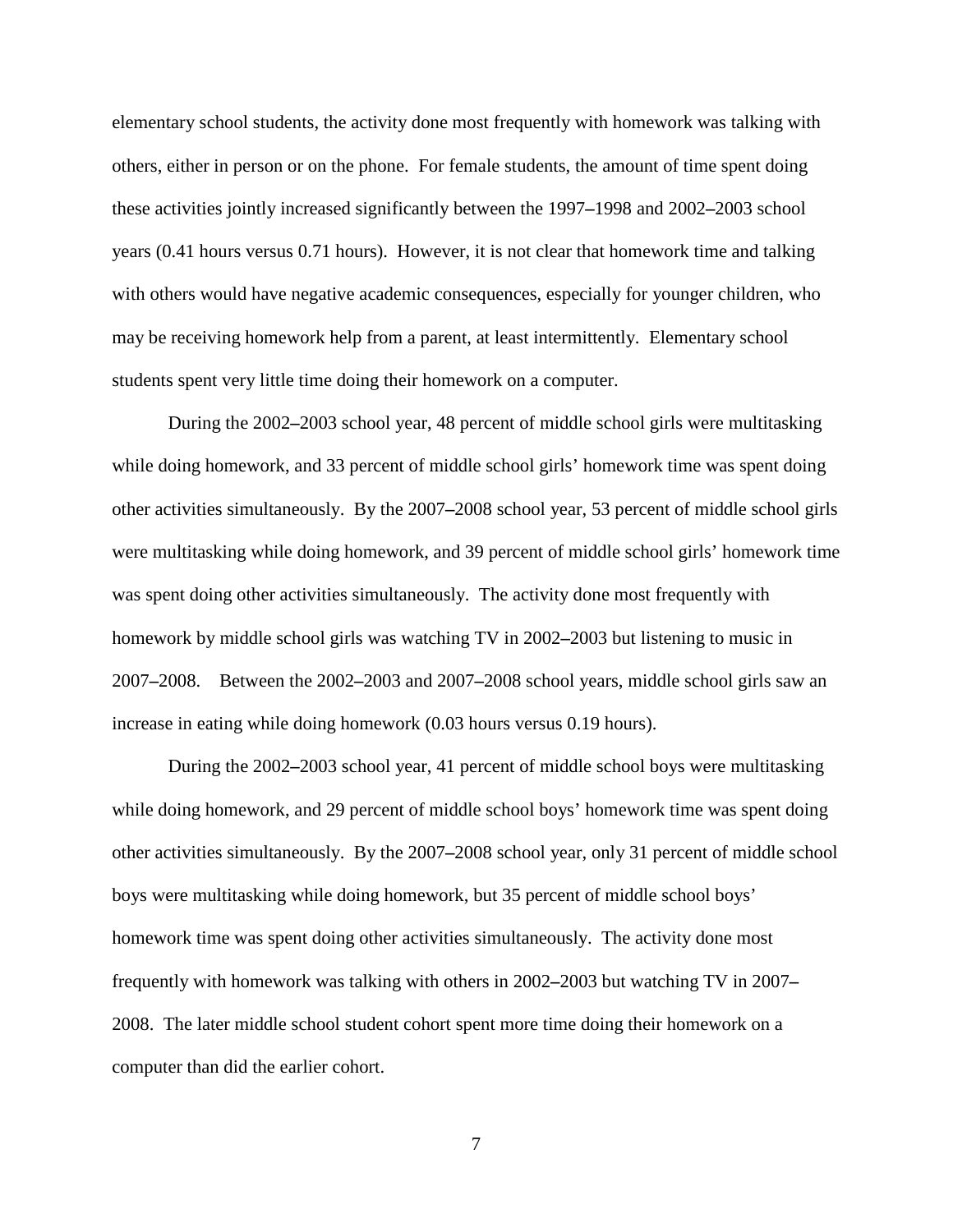Except for male high school students in 2002**–**2003, high school students were more likely to be multitasking while doing homework than were students in lower grades. During the 2002**–**2003 school year, high school girls spent 48 percent of their homework time doing other activities simultaneously. By the 2007**–**2008 school year, they spent 56 percent of their homework time doing other activities simultaneously. The activity done most frequently with homework was listening to music; watching TV was the second activity most frequently done with homework. The earlier cohort (2002**–**2003) of high school boys spent 32 percent of their homework time doing other activities simultaneously with homework, but the later cohort (2007**–**2008) of boys spent 59 percent of their homework time doing other activities simultaneously with homework. The activity most frequently done with homework by high school boys was listening to music for the 2002-2003 cohort and watching TV for the 2007-2008 cohort; talking with others was the second activity most frequently done with homework for the 2002-2003 cohort, and listening to music was the second activity most frequently done with homework for the 2007-2008 cohort.

High school students spent more time using computers and mobile phones for pleasure while doing homework than did younger students, with later cohorts spending more time simultaneously doing these two activities than did earlier cohorts. In 2007**–**2008, girls spent about half an hour per week using the computer while doing homework, and boys spent nearly a quarter of an hour per week using the computer while doing homework. In over 75 percent of the diary episodes for these joint activities, students were using a mobile phone or computer to communicate with others as a secondary activity. Over time, we also see that the later high school student cohort spent more time doing their homework on a computer than did the earlier cohort (over an hour versus less than a half an hour).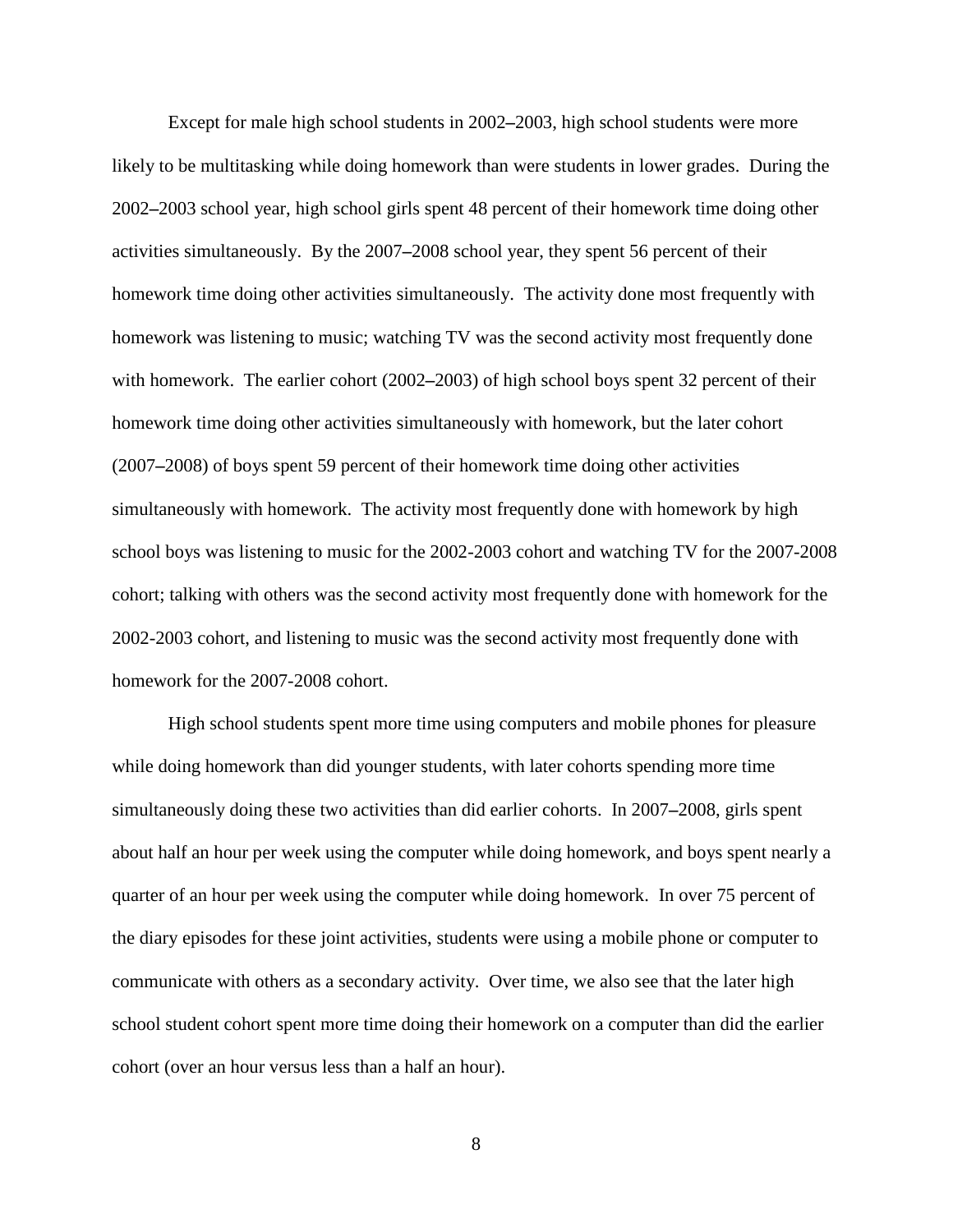In summary, I find that elementary-school students in the later cohort were spending more time doing homework than students in the earlier cohort and were spending more time multitasking while doing homework. High-school and middle-school girls were spending more time doing homework than high-school and middle-school boys were spending. They were also more likely to be multitasking while doing homework. Given that experimental research by Bowman et al. (2010) found that students took longer to read a passage of text online if they were simultaneously instant messaging, one possible explanation for why high school girls, especially those in the earlier cohort, spent longer on homework is that they spent more time multitasking with TV and computers for personal pleasure than did boys. Thus, longer time spent on homework may not necessarily translate into a greater quantity of homework completed or higher quality homework.

#### **III. Determinants of Multitasking While Doing Homework**

I next examine who is multitasking among those doing homework, using the following probit model:

$$
Pr(Y=1) = F(a_0 + a_1X) \tag{1}
$$

where the dependent variable, Y, takes the value of one if the student is multitasking while doing homework and zero otherwise; X is the vector of control variables;  $a_0$  and  $a_1$  are the coefficients to be estimated; and F(.) is the CDF of the standard normal distribution. The subscripts indicating observation are suppressed. X includes a rich set of individual-level and family-level controls. The individual-level controls include indicators for being female, being black or Hispanic, age-adjusted broad-reading and applied-problems standardized test scores from the Woodcock-Johnson Revised Tests of Basic Achievement (WJ-R), whether the primary caregiver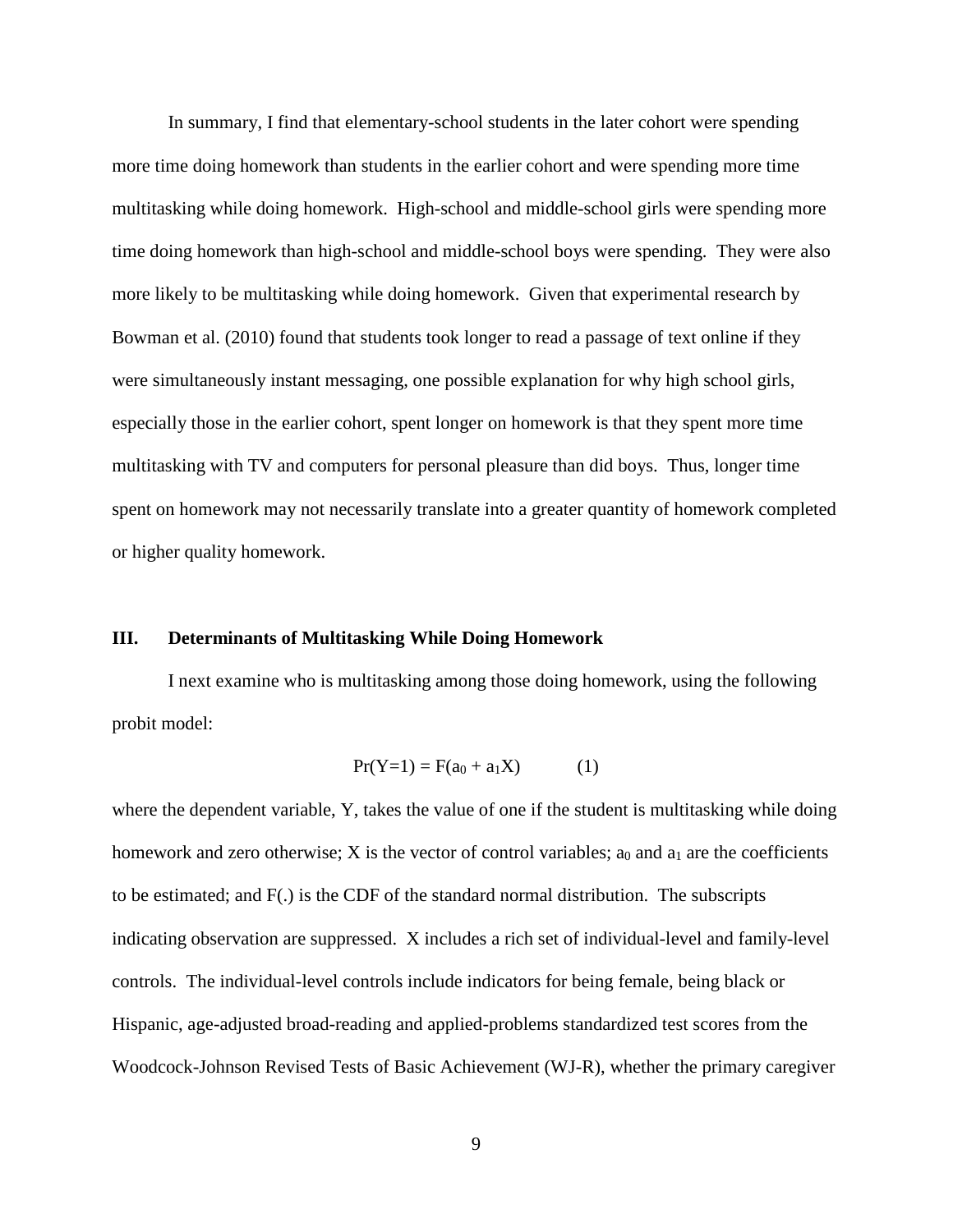reported that the student often had trouble paying attention, the Census region of residence, season of diary, grade in school, and survey year.<sup>[2](#page-14-1)</sup> The family-level controls include the number of computers in the home, the number of other household children under age 20, the average real family income over the five years prior to the time diary and its square, and indicators for whether the mother has a college degree, whether mother's degree is missing, whether the child lives with a single mother, whether the child lives in some other family arrangement than a two-parent family, and whether the family has internet access in the home.<sup>[3](#page-14-2)</sup> These controls are intended to absorb various sources of influence on homework time and homework multitasking behavior, including those related to children's access to technology and parental influence and involvement in homework.

Tables 2–4 present the average marginal effects calculated from the estimation results of the probit model of homework multitasking shown in equation (1) by school level and gender. $4$ Robust standard errors are adjusted for clustering by household. Male high school students and elementary students who have a higher reading ability are more likely to be multitasking while doing homework. Female middle school students who have a higher reading ability are less likely to be multitasking while doing homework, but those with a higher math ability are more likely to be multitasking while doing homework. High school students living in the West are more likely to be multitasking while doing homework than those living in the Northeast. Male middle school students are more likely to be multitasking in the winter months than the spring months. Male high school students whose mothers have college degrees are more likely to be multitasking than those whose mothers do not have degrees. They are less likely to be multitasking with homework if there are more children in the household, perhaps due to lack of access to shared household electronic devices. Male middle school students who have internet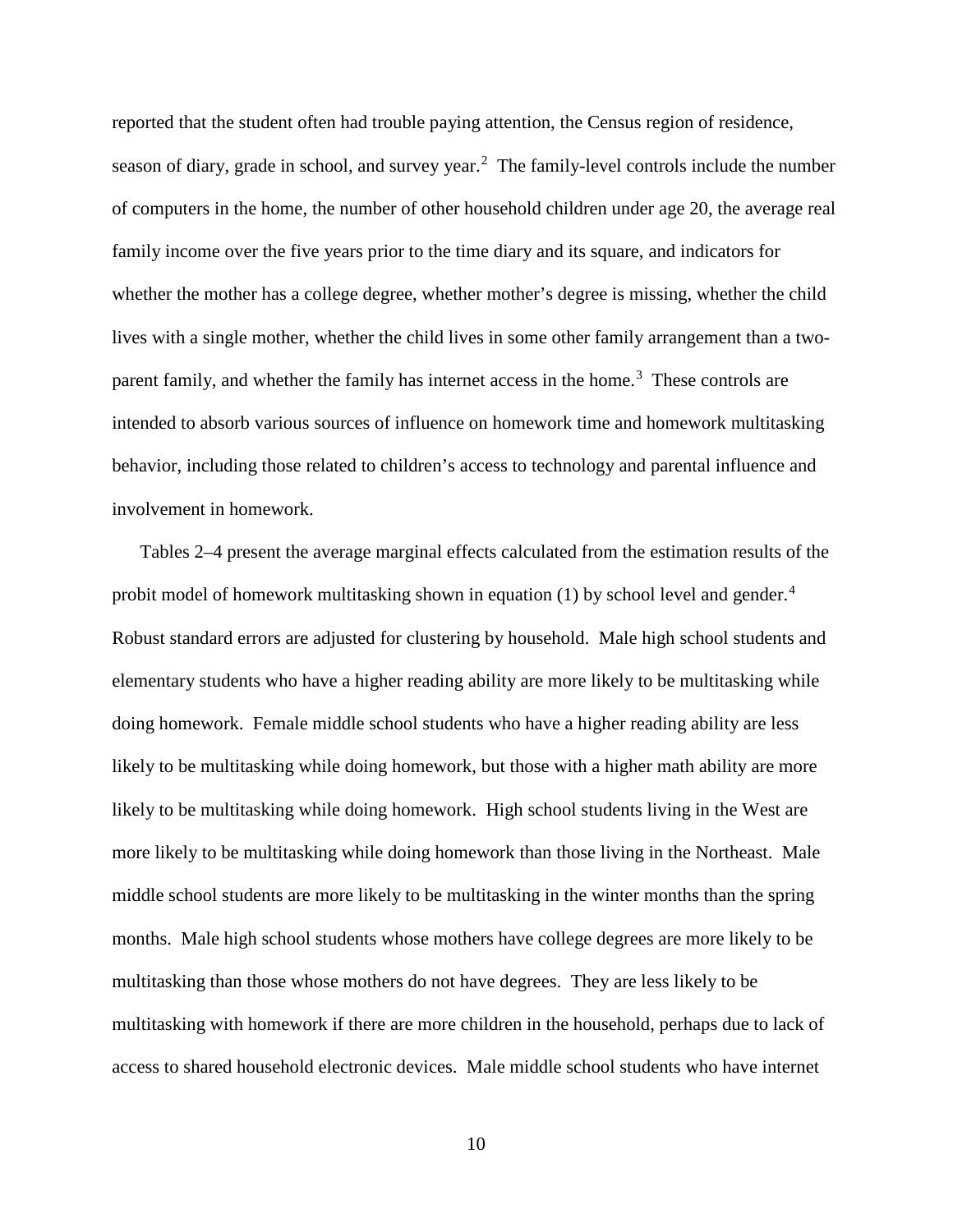access in their home are also more likely to be multitasking, consistent with prior research by Foehr (2006). These latter three findings suggest that access to electronic media is an important predictor of whether a male student will be multitasking while doing homework. Female high school students were more likely to be multitasking during the 2002–2003 school year than the 2007–2008 school year. Finally, I find that attention issues are positively correlated with the probability of multitasking among female high school students. Thus, those who have difficulty paying attention are more likely to do another task while they are doing homework.

#### **IV. Conclusion**

Using time-diary data from the PSID-CDS, this chapter documents how prevalent multitasking has become while doing homework, especially among high school students. High school girls spend more time doing homework and more of that homework time doing simultaneous activities than do boys. One possible explanation for the longer time that is reported to be spent on homework by girls is that much of that time was spent alternating their attention between their studies and another activity, such as watching TV. I also find that students are increasingly using the computer both for homework purposes and for other activities while doing homework.

Using a probit model, I also examine the determinants of multitasking while doing homework. The findings are mixed on the relationship between ability test scores and multitasking while doing homework, with evidence suggesting that males with higher reading ability scores are more likely to multitask while doing homework but females with higher reading ability scores are less likely to multitask while doing homework. However, females with higher math ability scores were more likely to be multitasking while doing homework. I also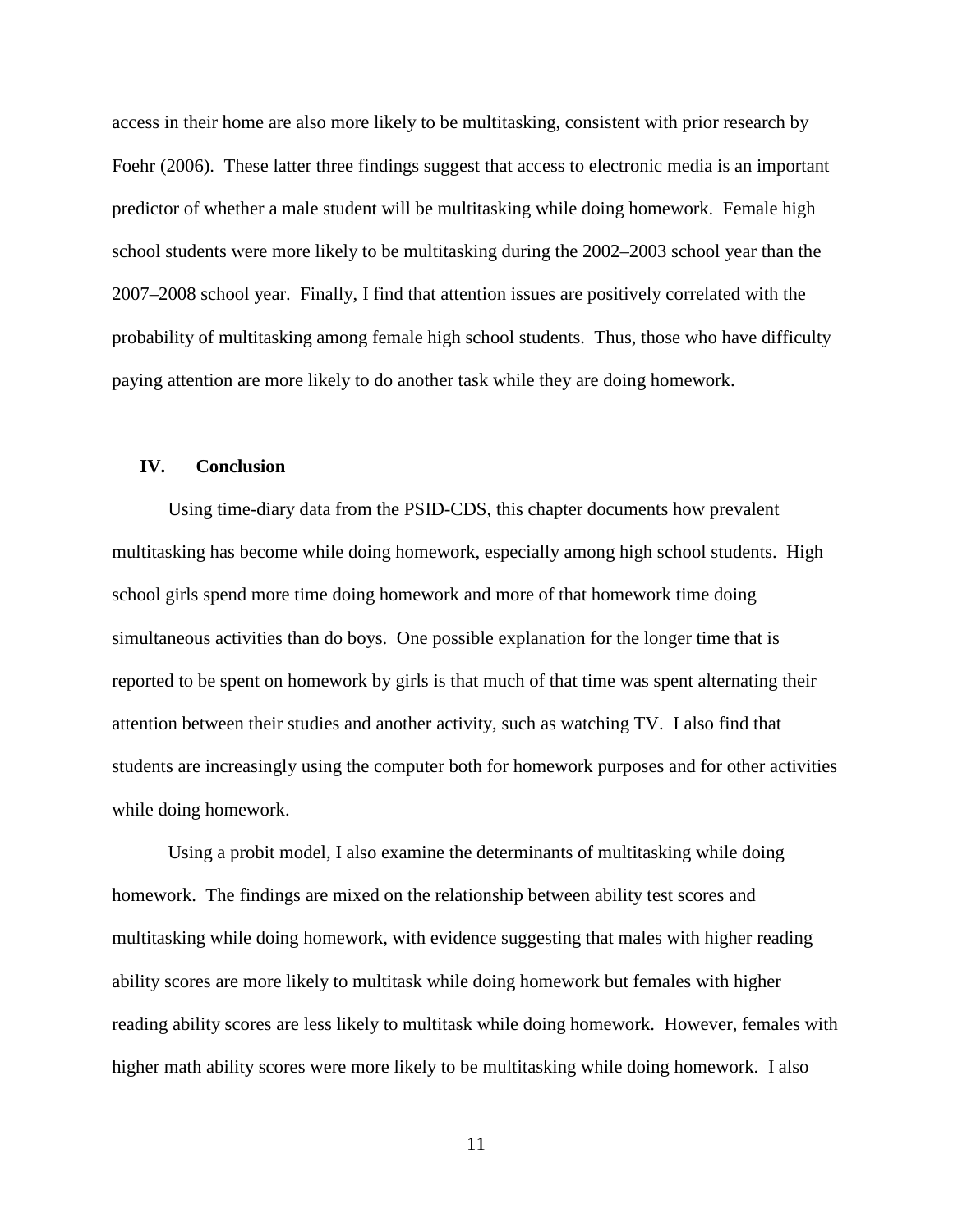find evidence that female high school students whose parents reported that the students have difficulty paying attention are more likely to be multitasking while doing homework. Finally, the availability of technology in the household increases the likelihood that a male student is multitasking while doing homework.

This divided attention between homework and other activities, especially electronic media activities such as watching TV or using computers for leisure purposes, may have negative consequences for students' academic success. Multitasking while doing homework could also potentially distract the student away from other human-capital enhancing activities or health-promoting activities, such as exercise, if it increases the total amount of time devoted to homework activities. Additional research using longitudinal data on both time use and outcomes could help us to better understand how multitasking while studying affects human capital accumulation, long-term academic outcomes, and health outcomes.

 $\overline{\phantom{a}}$ 

<span id="page-14-1"></span><span id="page-14-0"></span><sup>1.</sup> Prior research on the multitasking of housework activities has shown that women are more likely than men to multitask (e.g. Offer and Schneider, 2011; Zaiceva and Zimmerman, 2011). 2. I also include an indicator variable for missing ability test scores and assign the average test score to those missing scores. For high school students, these test scores are from the CDS interview occurring five years prior to the high school interview, because test scores earlier in life may be a better measure of inherent ability than tests administered during high school. 3. Two-parent families included biological, adoptive, or step parents. The number of computers and internet access is not available in the 1997 interview and thus omitted from the elementary school student analyses.

<span id="page-14-3"></span><span id="page-14-2"></span><sup>4.</sup> The reference category for the elementary-school student regressions (Table 2) includes white students in Grade 5 in public school living in the eastern Census region with two parents whose mothers do not have a college degree who are interviewed in the spring of the 2007-2008 school year and who have no attention issue. The reference category for the middle-school student regressions (Table 3) includes white students in Grade 6 in public school living in the eastern Census region with two parents whose mothers do not have a college degree who are interviewed in the spring of the 2007-2008 school year and who have no attention issue. The reference category for the high-school student regressions (Table 4) includes white students in Grade 12 in public school living in the eastern Census region with two parents whose mothers do not have a college degree who are interviewed in the spring of the 2007-2008 school year and who have no attention issue.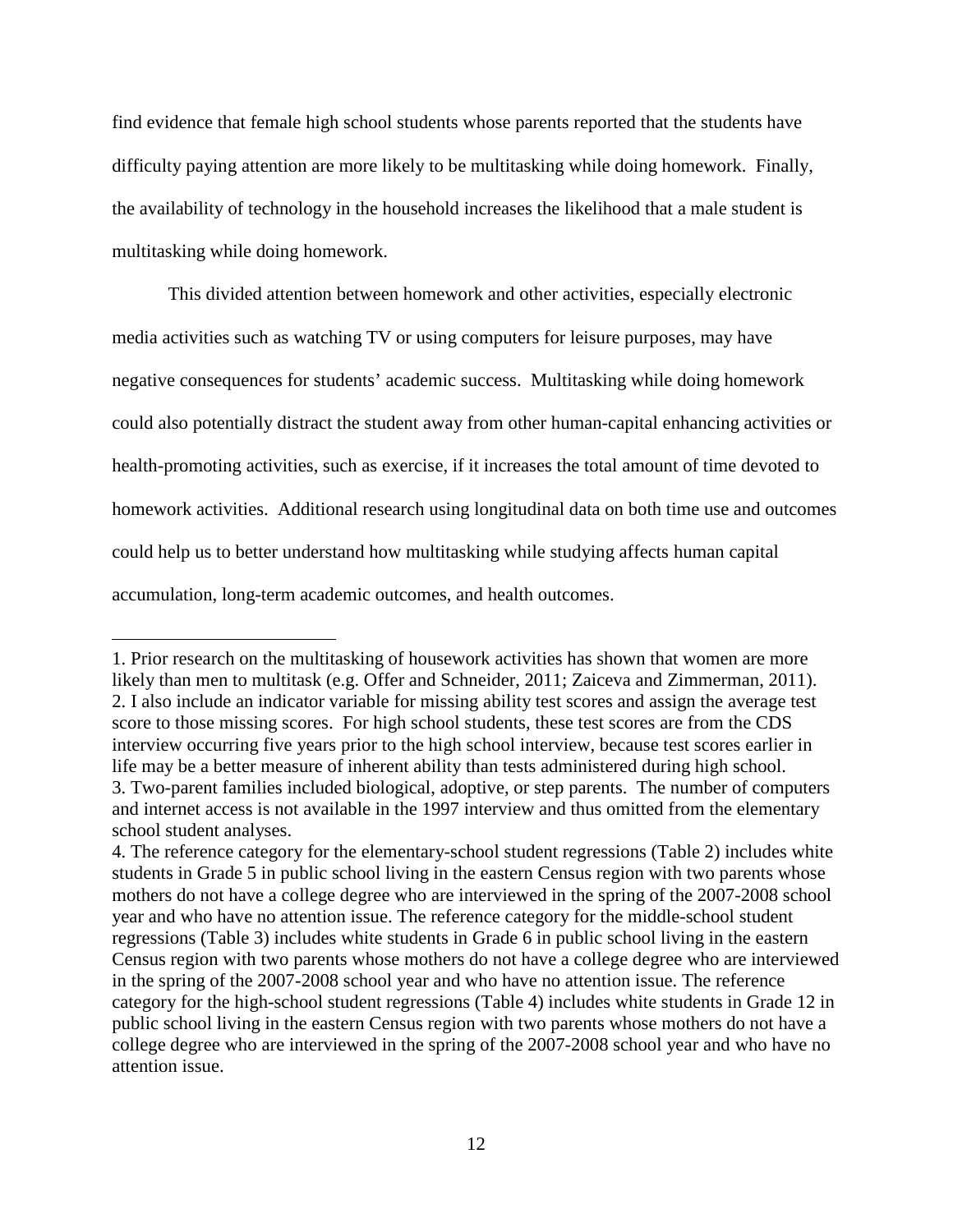#### **References**

- Adriano, Jennifer, and Thomas DiPaola. (2010). "Teenagers' Reasons for Listening to Music and the Students' Perception of the Effects of Listening When Completing School Assignments." Paper presented at the 42nd annual meeting of the New England Educational Research Organization, April, 2010, Portsmouth, NH.
- Aksoy, Tevfik, and Charles R. Link. (2000). "A Panel Analysis of Student Math Achievement in the U.S. in the 1990s: Does Increasing the Amount of Time Learning Activities Affect Math Achievement?" *Economics of Education Review* 19: 261**–**277.
- Betts, Julian R. (1997). "The Role of Homework in Improving School Quality." Unpublished Manuscript. Department of Economics, University of California, San Diego.
- Bowman, Laura L., Laura E. Levine, Bradley M. Waite, and Michael Gendron. (2010). "Can Students Really Multitask? An Experimental Study of Instant Messaging While Reading." *Computers & Education* 54: 927**–**31.
- Currie, Janet, and Mark Stabile. (2006). "Child Mental Health and Human Capital Accumulation: The Case of ADHD." *Journal of Health Economics* 25: 6. 1094**–**1118.
- Eren, Ozkan, and Daniel J. Henderson. (2008). "The Impact of Homework on Student Achievement." *Econometrics Journal* 11: 326**–**348.
- Eren, Ozkan, and Daniel J. Henderson. (2011). "Are We Wasting our Children's Time by Giving Them More Homework?" *Economics of Education Review* 30: 950**–**961.
- Fletcher, Jason and Barbara Wolfe. (2008). "Child Mental Health and Human Capital Accumulation: The Case of ADHD Revisited." *Journal of Health Economics* 27 (3):794**–**800.
- Foehr, Ulla G. (2006). "Media Multitasking Among American Youth: Prevalence, Predictors, and Pairings." The Henry J. Kaiser Family Foundation.
- Hofferth, Sandra L. (2010). "Home Media and Children's Achievement and Behavior." *Child Development* 81(5): 1598**–**1619.
- Kenyon, Susan. (2008). "Internet Use and Time Use: The Importance of Multitasking." *Tine & Society* 17, 2**–**3: 283**–**318.
- Offer, Shira and Barbara Schneider. (2011) "Revisiting the Gender Gap in Time-Use Patterns: Multitasking and Well-Being Among Mothers and Fathers in Dual-earner Families." *American Sociological Review* 76(6): 809**–**833.
- Patton, James E., Thomas A. Stinard, and Donald K. Routh. (1983). "Where Do Children Study?" *Journal of Educational Research 76*(5): 280**–**286.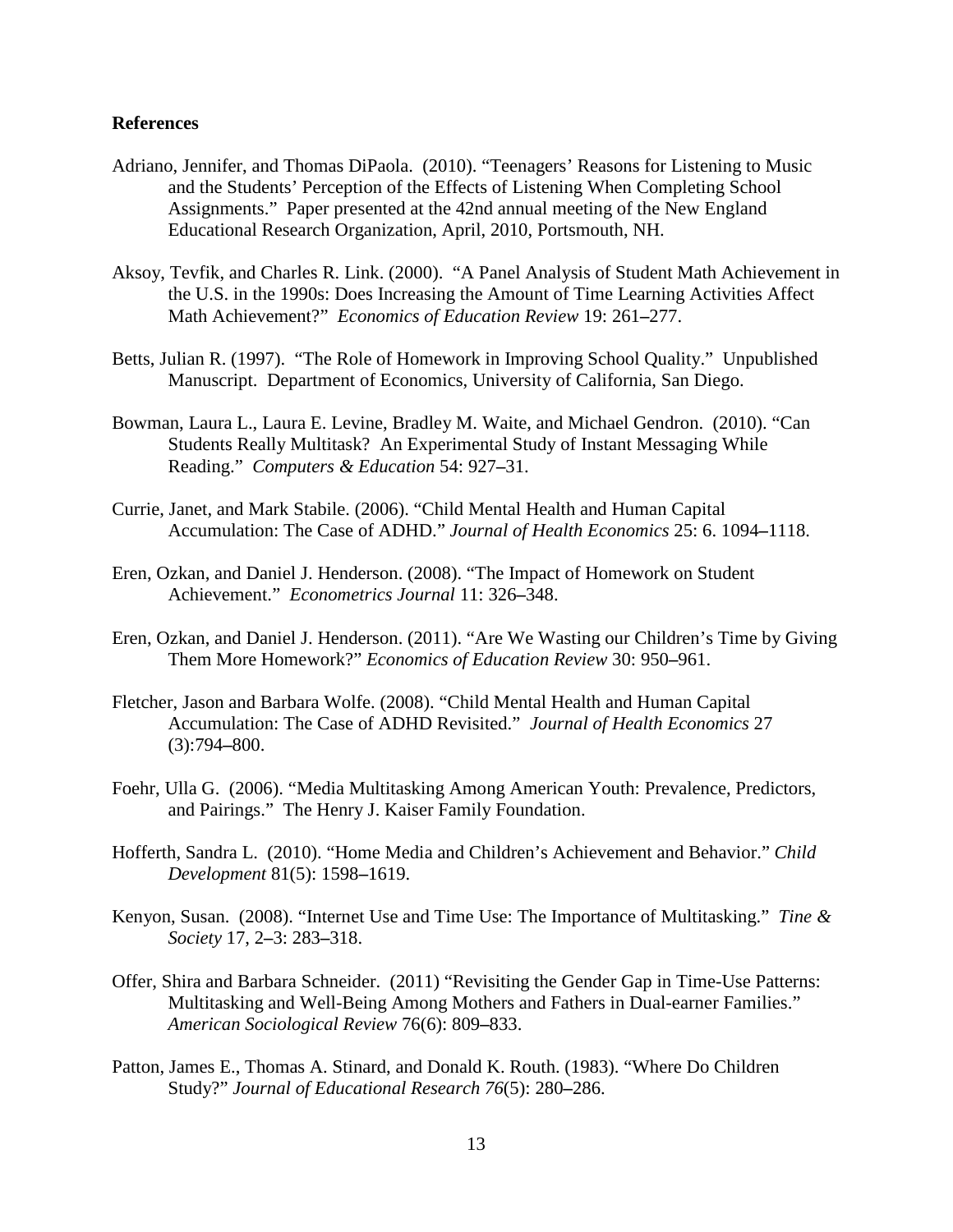- Pool, Marina M., Cees M. Koostra, and Tom H.A. van der Voort. (2003). "The Impact of Background Radio and Television on High School Students' Homework Performance." *Journal of Communication* 53(1): 74**–**87.
- Robinson, John, and Geoffrey Godbey. (1997) *Time for Life: The Surprising Ways Americans Use Their Time*. University Park, Pa: Pennsylvania State University Press.
- Rosen, Larry D., L. Mark Carrier, and Nancy A. Cheever. (2013). "Facebook and Texting Made Me Do It: Media-induced Task-Switching While Studying." *Computers in Human Behavior* 29: 948**–**958.
- Zaiceva, Anzelika, and Zimmermann, Klaus F. (2011). "Do Ethnic Minorities `Stretch' Their Time? UK Household Evidence on Multitasking." *Review of Economics of the Household* 9: 181**–**206.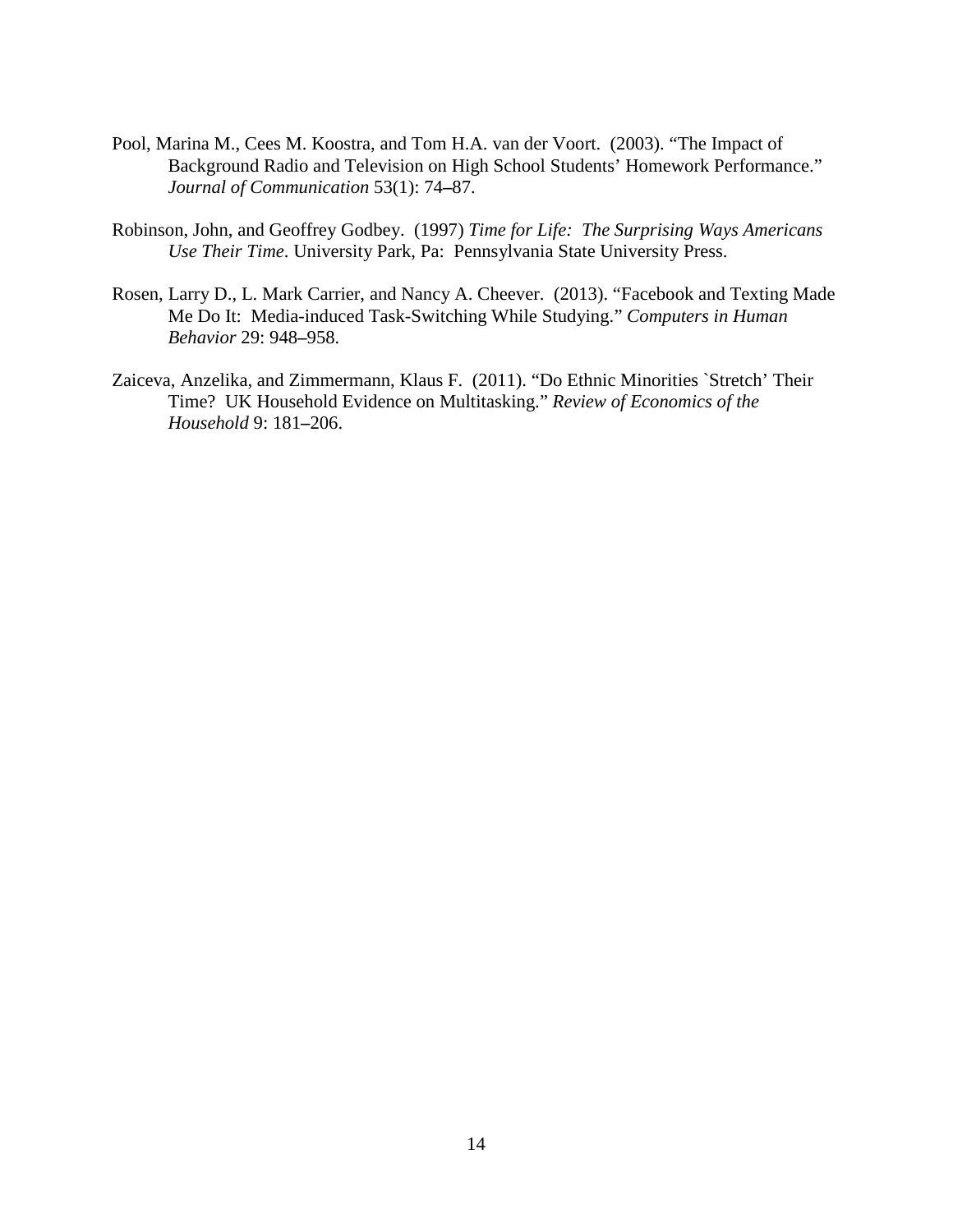#### **Table 1. Homework Means**

|                                     | <b>Elementary School</b> |               |                                        |               |
|-------------------------------------|--------------------------|---------------|----------------------------------------|---------------|
|                                     | 1997-1998                |               |                                        | 2002-2003     |
|                                     | <b>Female</b>            | <b>Male</b>   | <b>Female</b>                          | <b>Male</b>   |
| % doing any homework                | $0.60$ ††                | $0.64\dagger$ | $0.69$ ††                              | $0.70\dagger$ |
| % multitasking while doing homework | 0.43                     | 0.39          | $0.49***$                              | $0.34***$     |
| Hours per week per activity         |                          |               |                                        |               |
| <b>Total homework</b>               | $2.83$ ††                | 3.18          | $3.51$ <sup><math>\dagger</math></sup> | 3.28          |
| Homework as a sole activity         | 1.84                     | 2.17          | 2.08                                   | 2.19          |
| Multitasking with homework          | 0.99††                   | 1.02          | $1.44$ ††                              | 1.09          |
| Frequent simultaneous activities    |                          |               |                                        |               |
| Homework and music                  | 0.02                     | 0.00          | 0.07                                   | 0.01          |
| Homework and TV                     | 0.10                     | 0.13          | 0.11                                   | 0.08          |
| Homework and talking                | $0.41$ ††                | 0.49          | $0.71$ ††                              | 0.70          |
| Homework and computers              | 0.00                     | 0.01          | 0.00                                   | 0.00          |
| Homework and eating                 | 0.15                     | 0.09          | 0.16                                   | 0.13          |
| Using computer for homework         | 0.08                     | 0.09          | 0.08                                   | 0.04          |
| Number of observations              | 465                      | 480           | 431                                    | 497           |

Notes: CDS child weights used. Statistical significance for gender differences: \*\*\* p<0.01; \*\* p<0.05; \* p<0.10. Statistical significance over time: ††† p<0.01; †† p<0.05; † p<0.10.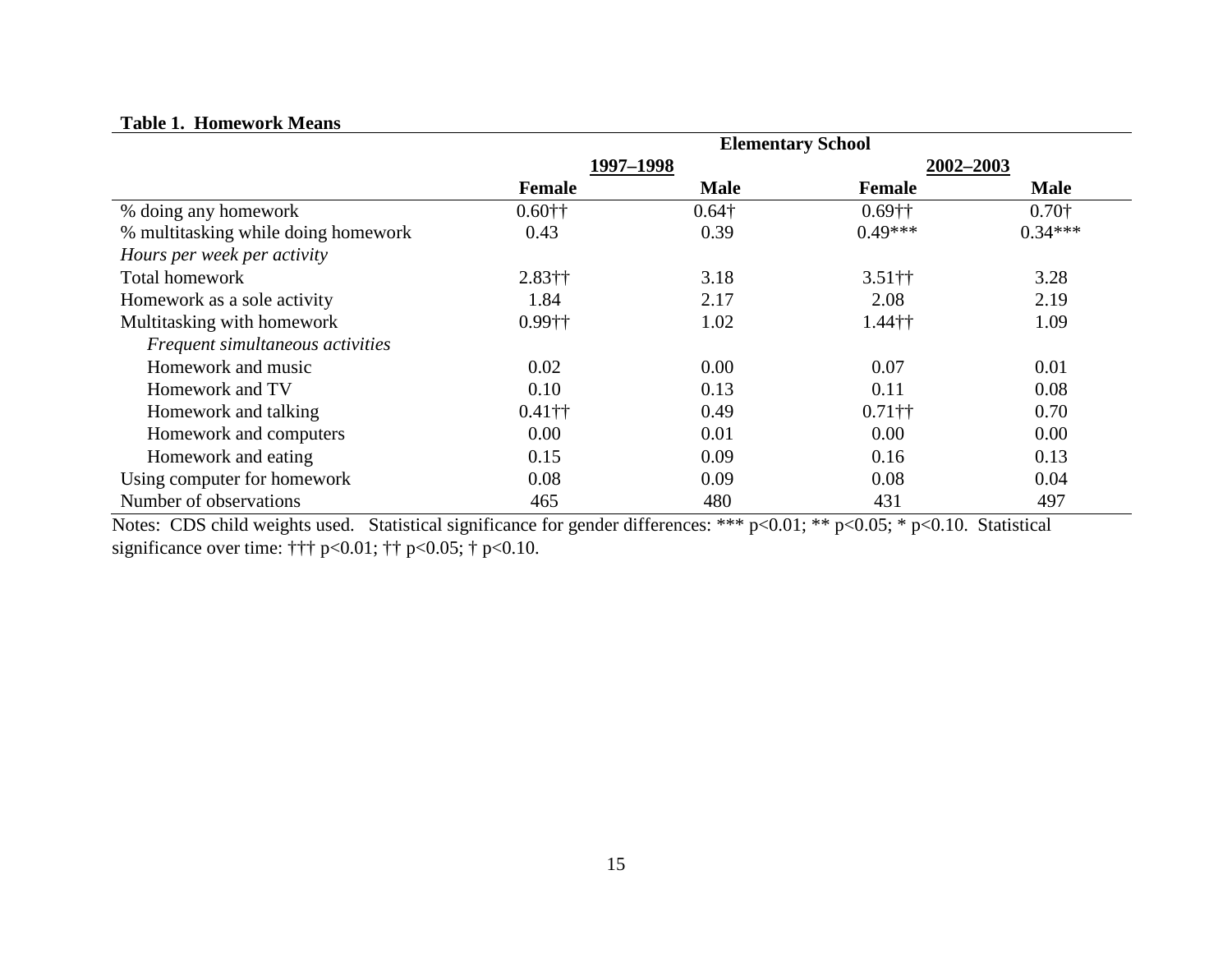| <b>Table 1. Homework Means (Continued)</b> |  |  |  |  |
|--------------------------------------------|--|--|--|--|
|--------------------------------------------|--|--|--|--|

| Table 1: Homework Means (Continued)   |                      |               |           |                    |                   |                 |               |               |
|---------------------------------------|----------------------|---------------|-----------|--------------------|-------------------|-----------------|---------------|---------------|
|                                       | <b>Middle School</b> |               |           | <b>High School</b> |                   |                 |               |               |
|                                       | 2002-2003            |               | 2007-2008 |                    | 2002-2003         |                 | 2007-2008     |               |
|                                       | <b>Female</b>        | <b>Male</b>   | Female    | <b>Male</b>        | Female            | <b>Male</b>     | <b>Female</b> | <b>Male</b>   |
| % doing any homework                  | 0.67                 | $0.70\dagger$ | $0.71*$   | $0.61**$           | $0.72***$         | $0.52***$       | 0.66          | $0.61\dagger$ |
| % multitasking while doing homework   | 0.48                 | 0.41          | $0.53***$ | $0.31***$          | $0.60***$         | $0.32***$ + + + | 0.58          | $0.52$ †††    |
| Hours per week spent on each activity |                      |               |           |                    |                   |                 |               |               |
| <b>Total homework</b>                 | 5.67                 | $5.03\dagger$ | 4.61      | 3.97 <sub>†</sub>  | $8.25***$ + + + + | 4.39***         | $6.00$ † † †  | 5.45          |
| Homework as a sole activity           | 3.71                 | $3.55$ ††     | 2.78      | $2.57++$           | $4.26***$         | $3.00**$        | 2.63          | 2.37          |
| Multitasking with homework            | 1.96                 | 1.48          | 1.82      | 1.39               | 3.99***           | $1.39***++$     | 3.37          | $3.08$ †††    |
| Frequent simultaneous activities      |                      |               |           |                    |                   |                 |               |               |
| Homework and music                    | 0.38                 | 0.15          | 0.56      | 0.33               | $1.39**$          | $0.63**$        | 0.99          | 0.79          |
| Homework and TV                       | 0.54                 | 0.40          | 0.31      | 0.57               | $1.16***$         | $0.19***++$     | 0.87          | 1.28††        |
| Homework and talking                  | 0.44                 | 0.42          | 0.30      | 0.39               | 0.52              | 0.32            | 0.33          | 0.48          |
| Homework and computers                | 0.04                 | 0.03          | 0.02      | 0.01               | $0.24**+$         | $0.02**++$      | $0.53*$ †     | $0.22*++$     |
| Homework and eating                   | $0.03\dagger$        | 0.07          | $0.19***$ | $0.02**$           | 0.23              | 0.15            | 0.28          | 0.15          |
| Using computer for homework           | $0.24$ ††            | $0.15$ ††     | $0.72$ †† | $0.51$ ††          | $0.46$ †††        | $0.15$ †††      | $1.19$ †††    | 1.48†††       |
| Number of observations                | 266                  | 231           | 265       | 255                | 318               | 296             | 310           | 325           |

Notes: CDS child weights used. Statistical significance for gender differences: \*\*\* p<0.01; \*\* p<0.05; \* p<0.10. Statistical significance over time: ††† p<0.01; †† p<0.05; † p<0.10.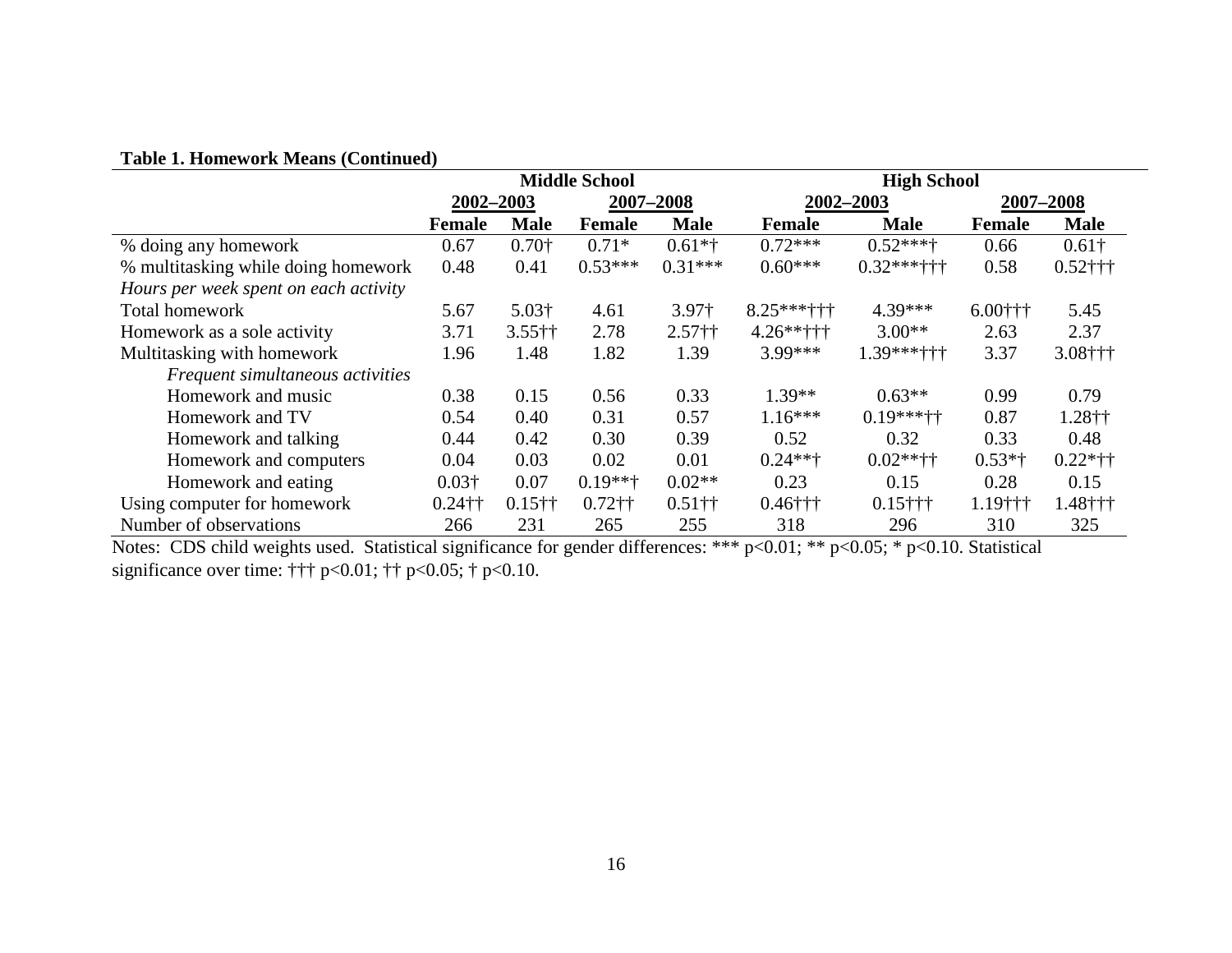| (Probit Model Marginal Effects)<br><b>Independent variables</b>                                     | <b>Female</b> | <b>Male</b> |
|-----------------------------------------------------------------------------------------------------|---------------|-------------|
|                                                                                                     | $-0.004$      | $0.008***$  |
| WJ-R broad reading test score                                                                       | (0.003)       |             |
|                                                                                                     |               | (0.002)     |
| WJ-R applied problems test score                                                                    | 0.004         | $-0.001$    |
|                                                                                                     | (0.003)       | (0.003)     |
| Test score missing                                                                                  | $-0.274$      | $-0.005$    |
|                                                                                                     | (0.210)       | (0.176)     |
| Private school                                                                                      | 0.001         | 0.044       |
|                                                                                                     | (0.094)       | (0.070)     |
| Midwest                                                                                             | 0.073         | 0.066       |
|                                                                                                     | (0.079)       | (0.074)     |
| South                                                                                               | 0.071         | 0.003       |
|                                                                                                     | (0.077)       | (0.072)     |
| West                                                                                                | 0.050         | 0.039       |
|                                                                                                     | (0.087)       | (0.080)     |
| Number of household children under age 20                                                           | $-0.001$      | $-0.007$    |
|                                                                                                     | (0.026)       | (0.026)     |
| Household income                                                                                    | 0.001         | $-0.000$    |
|                                                                                                     | (0.001)       | (0.001)     |
| Household income squared                                                                            | $-0.000$      | $-0.000$    |
|                                                                                                     | (0.000)       | (0.000)     |
| Mother college degree                                                                               | 0.084         | $-0.016$    |
|                                                                                                     | (0.073)       | (0.061)     |
| Mother education missing                                                                            | $0.237**$     | 0.121       |
|                                                                                                     | (0.118)       | (0.101)     |
| Attention issue                                                                                     | $-0.068$      | 0.080       |
|                                                                                                     | (0.089)       | (0.065)     |
| Fall                                                                                                | 0.050         | 0.040       |
|                                                                                                     | (0.066)       | (0.061)     |
| Winter                                                                                              | 0.068         | 0.074       |
|                                                                                                     | (0.086)       | (0.075)     |
| Year 2002-2003                                                                                      | 0.273         | $-0.100$    |
|                                                                                                     | (0.213)       | (0.174)     |
| Number of observations                                                                              | 619           | 663         |
| Note: CDS child weights used. Standard errors clustered by household are in parentheses.            |               |             |
| Regressions also include indicator variables for grade-level, single-mother household, other family |               |             |

**Table 2. Multitasking Among Elementary School Students Who do Homework by Gender**

 $\mathbf{I}$ 

structure, and race. Significance levels: \*\*\* p<0.01; \*\* p<0.05; \* p<0.10.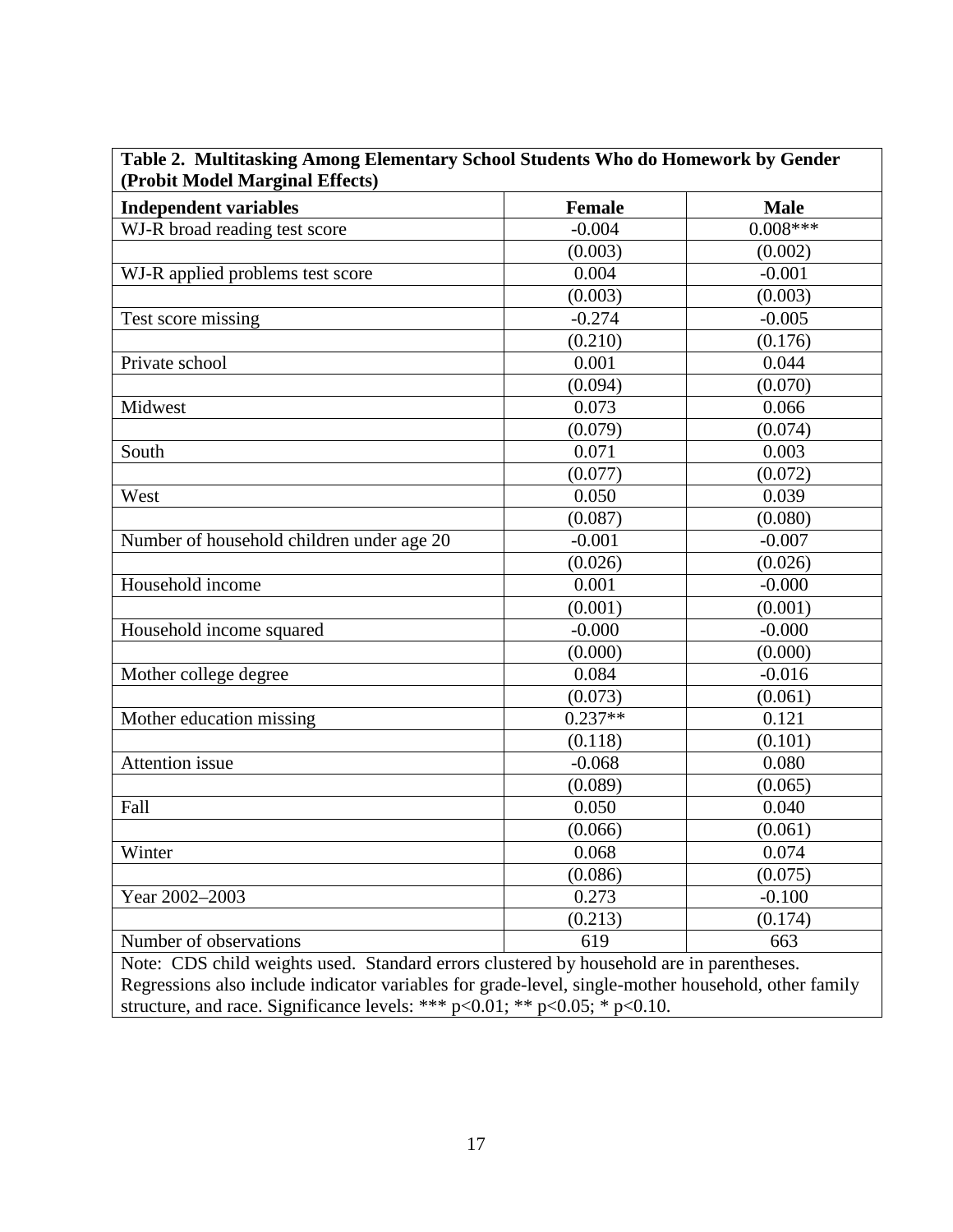| (Probit Model Marginal Effects)                                                                                                                                                          |               |             |  |  |
|------------------------------------------------------------------------------------------------------------------------------------------------------------------------------------------|---------------|-------------|--|--|
| <b>Independent variables</b>                                                                                                                                                             | <b>Female</b> | <b>Male</b> |  |  |
| WJ-R broad reading test score                                                                                                                                                            | $-0.006**$    | 0.001       |  |  |
|                                                                                                                                                                                          | (0.003)       | (0.003)     |  |  |
| WJ-R applied problems test score                                                                                                                                                         | $0.006**$     | 0.001       |  |  |
|                                                                                                                                                                                          | (0.003)       | (0.003)     |  |  |
| Test score missing                                                                                                                                                                       | 0.055         | $-0.124$    |  |  |
|                                                                                                                                                                                          | (0.087)       | (0.083)     |  |  |
| Private school                                                                                                                                                                           | 0.030         | $-0.048$    |  |  |
|                                                                                                                                                                                          | (0.113)       | (0.113)     |  |  |
| Midwest                                                                                                                                                                                  | 0.079         | 0.045       |  |  |
|                                                                                                                                                                                          | (0.105)       | (0.105)     |  |  |
| South                                                                                                                                                                                    | 0.078         | 0.102       |  |  |
|                                                                                                                                                                                          | (0.109)       | (0.104)     |  |  |
| West                                                                                                                                                                                     | 0.043         | 0.143       |  |  |
|                                                                                                                                                                                          | (0.111)       | (0.106)     |  |  |
| Number of household children under age 20                                                                                                                                                | $-0.007$      | $-0.040$    |  |  |
|                                                                                                                                                                                          | (0.027)       | (0.034)     |  |  |
| Household income                                                                                                                                                                         | 0.002         | 0.000       |  |  |
|                                                                                                                                                                                          | (0.001)       | (0.001)     |  |  |
| Household income squared                                                                                                                                                                 | $-0.000*$     | 0.000       |  |  |
|                                                                                                                                                                                          | (0.000)       | (0.000)     |  |  |
| Mother college degree                                                                                                                                                                    | $-0.047$      | 0.013       |  |  |
|                                                                                                                                                                                          | (0.093)       | (0.091)     |  |  |
| Mother education missing                                                                                                                                                                 | $-0.112$      | $-0.072$    |  |  |
|                                                                                                                                                                                          | (0.139)       | (0.133)     |  |  |
| Number of computers in home                                                                                                                                                              | $-0.014$      | $-0.009$    |  |  |
|                                                                                                                                                                                          | (0.025)       | (0.025)     |  |  |
| Internet in home                                                                                                                                                                         | 0.016         | $0.105**$   |  |  |
|                                                                                                                                                                                          | (0.053)       | (0.051)     |  |  |
| Attention issue                                                                                                                                                                          | 0.044         | $-0.045$    |  |  |
|                                                                                                                                                                                          | (0.086)       | (0.075)     |  |  |
| Fall                                                                                                                                                                                     | $-0.080$      | 0.174       |  |  |
|                                                                                                                                                                                          | (0.106)       | (0.106)     |  |  |
| Winter                                                                                                                                                                                   | 0.035         | $0.247**$   |  |  |
|                                                                                                                                                                                          | (0.103)       | (0.097)     |  |  |
| Year 2002-2003                                                                                                                                                                           | $-0.111$      | 0.061       |  |  |
|                                                                                                                                                                                          | (0.089)       | (0.089)     |  |  |
| Number of observations                                                                                                                                                                   | 391           | 332         |  |  |
|                                                                                                                                                                                          |               |             |  |  |
| Note: CDS child weights used. Standard errors clustered by household are in parentheses.<br>Regressions also include indicator variables for grade-level, single-mother household, other |               |             |  |  |
|                                                                                                                                                                                          |               |             |  |  |
| family structure, and race. Significance levels: *** $p<0.01$ ; ** $p<0.05$ ; * $p<0.10$ .                                                                                               |               |             |  |  |

 $\Box$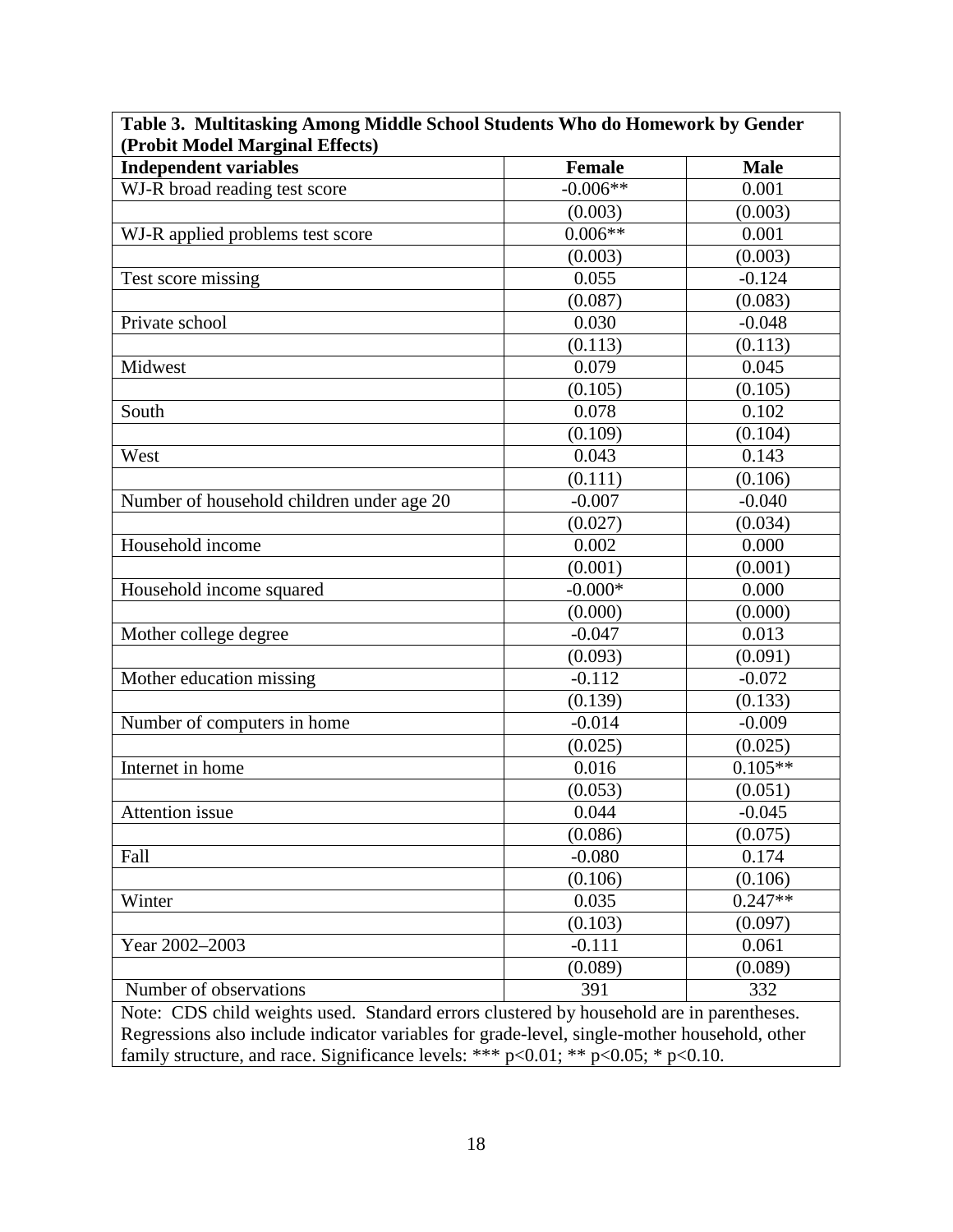| (Probit Model Marginal Effects)                                                              |                     |             |  |  |
|----------------------------------------------------------------------------------------------|---------------------|-------------|--|--|
| <b>Independent variables</b>                                                                 | <b>Female</b>       | <b>Male</b> |  |  |
| WJ-R broad reading test score                                                                | 0.003               | $0.004*$    |  |  |
|                                                                                              | (0.002)             | (0.002)     |  |  |
| WJ-R applied problems test score                                                             | $-0.002$            | $-0.004$    |  |  |
|                                                                                              | (0.003)             | (0.003)     |  |  |
| Test score missing                                                                           | $-0.235***$         | $-0.070$    |  |  |
|                                                                                              | (0.086)             | (0.102)     |  |  |
| Private school                                                                               | 0.062               | 0.109       |  |  |
|                                                                                              | (0.097)             | (0.107)     |  |  |
| Midwest                                                                                      | 0.049               | 0.086       |  |  |
|                                                                                              | (0.099)             | (0.095)     |  |  |
| South                                                                                        | $\overline{0.107}$  | 0.078       |  |  |
|                                                                                              | (0.100)             | (0.100)     |  |  |
| West                                                                                         | $\overline{0.182*}$ | $0.210**$   |  |  |
|                                                                                              | (0.100)             | (0.087)     |  |  |
| Number of household children under age 20                                                    | 0.011               | $-0.052*$   |  |  |
|                                                                                              | (0.029)             | (0.031)     |  |  |
| Household income                                                                             | $-0.000$            | 0.000       |  |  |
|                                                                                              | (0.001)             | (0.001)     |  |  |
| Household income squared                                                                     | 0.000               | $-0.000$    |  |  |
|                                                                                              | (0.000)             | (0.000)     |  |  |
| Mother college degree                                                                        | 0.115               | $0.191**$   |  |  |
|                                                                                              | (0.077)             | (0.076)     |  |  |
| Mother education missing                                                                     | $-0.040$            | 0.135       |  |  |
|                                                                                              | (0.106)             | (0.146)     |  |  |
| Number of computers in home                                                                  | 0.013               | $-0.017$    |  |  |
|                                                                                              | (0.024)             | (0.026)     |  |  |
| Internet in home                                                                             | $-0.010$            | 0.021       |  |  |
|                                                                                              | (0.051)             | (0.062)     |  |  |
| <b>Attention</b> issue                                                                       | $0.229***$          | 0.050       |  |  |
|                                                                                              | (0.085)             | (0.080)     |  |  |
| Fall                                                                                         | $-0.055$            | 0.031       |  |  |
|                                                                                              | (0.088)             | (0.114)     |  |  |
| Winter                                                                                       | 0.071               | 0.048       |  |  |
|                                                                                              | (0.082)             | (0.115)     |  |  |
| Year 2002-2003                                                                               | $0.167*$            | $-0.138$    |  |  |
|                                                                                              | (0.087)             | (0.085)     |  |  |
| Number of observations                                                                       | 411                 | 343         |  |  |
| Note: CDS child weights used. Standard errors clustered by household are in parentheses.     |                     |             |  |  |
| Regressions also include indicator variables for grade-level, single-mother household, other |                     |             |  |  |
| family structure, and race. Significance levels: *** $p<0.01$ ; ** $p<0.05$ ; * $p<0.10$ .   |                     |             |  |  |

# **Table 4. Multitasking Among High School Students Who do Homework by Gender**

┑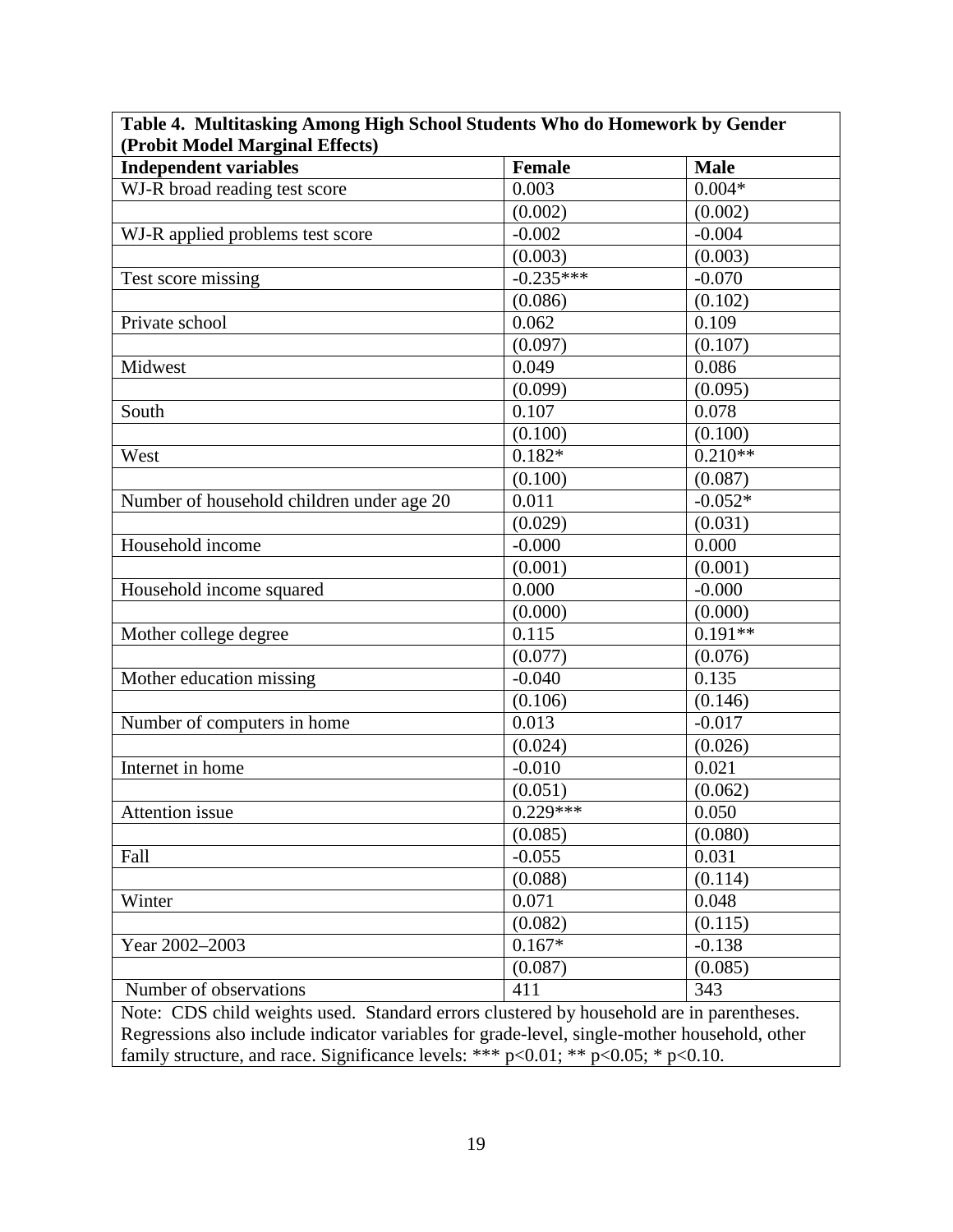|                                                                                                       | Number of           |
|-------------------------------------------------------------------------------------------------------|---------------------|
|                                                                                                       | <b>Observations</b> |
| Attend elementary school in 1997 and/or 2002–2003                                                     | 2,224               |
| Drop those who did not complete both a weekday and weekend day diary                                  | 1,976               |
| Drop those interviewed during winter break and in June when they do not<br>attend school on diary day | 1,896               |
| Drop if missing race                                                                                  | 1,892               |
| Drop if missing family structure                                                                      | 1,874               |
| Drop if family income is negative.                                                                    | 1,873               |
| <b>Elementary School Analysis Sample</b>                                                              | 1,873               |
| <b>Females</b>                                                                                        | 896                 |
| <b>Males</b>                                                                                          | 977                 |

## **Appendix Table A1. Elementary School Sample Selection**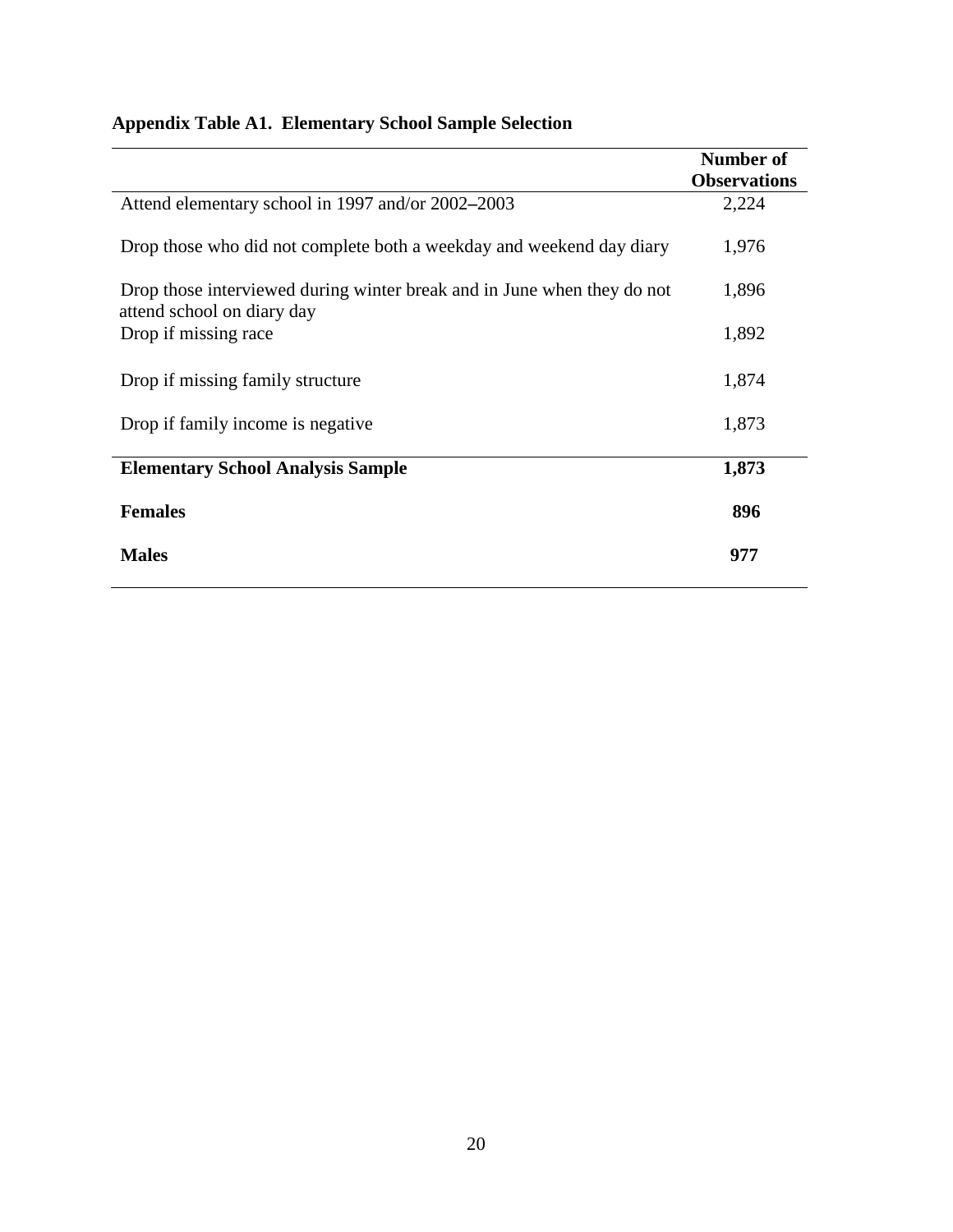## **Appendix Table A2. Middle School Sample Selection**

|                                                                                                       | Number of           |
|-------------------------------------------------------------------------------------------------------|---------------------|
|                                                                                                       | <b>Observations</b> |
| Attend middle school in 2002–2003 or 2007–2008                                                        | 1,287               |
| Drop those who did not complete both a weekday and weekend day diary                                  | 1,123               |
| Drop those interviewed during winter break and in June when they do not<br>attend school on diary day | 1,034               |
| Drop those missing child interview in 2007                                                            | 1,026               |
| Drop if missing race                                                                                  | 1,025               |
| Drop if missing family structure                                                                      | 1,017               |
| <b>Middle School Analysis Sample</b>                                                                  | 1,017               |
| <b>Females</b>                                                                                        | 531                 |
| <b>Males</b>                                                                                          | 486                 |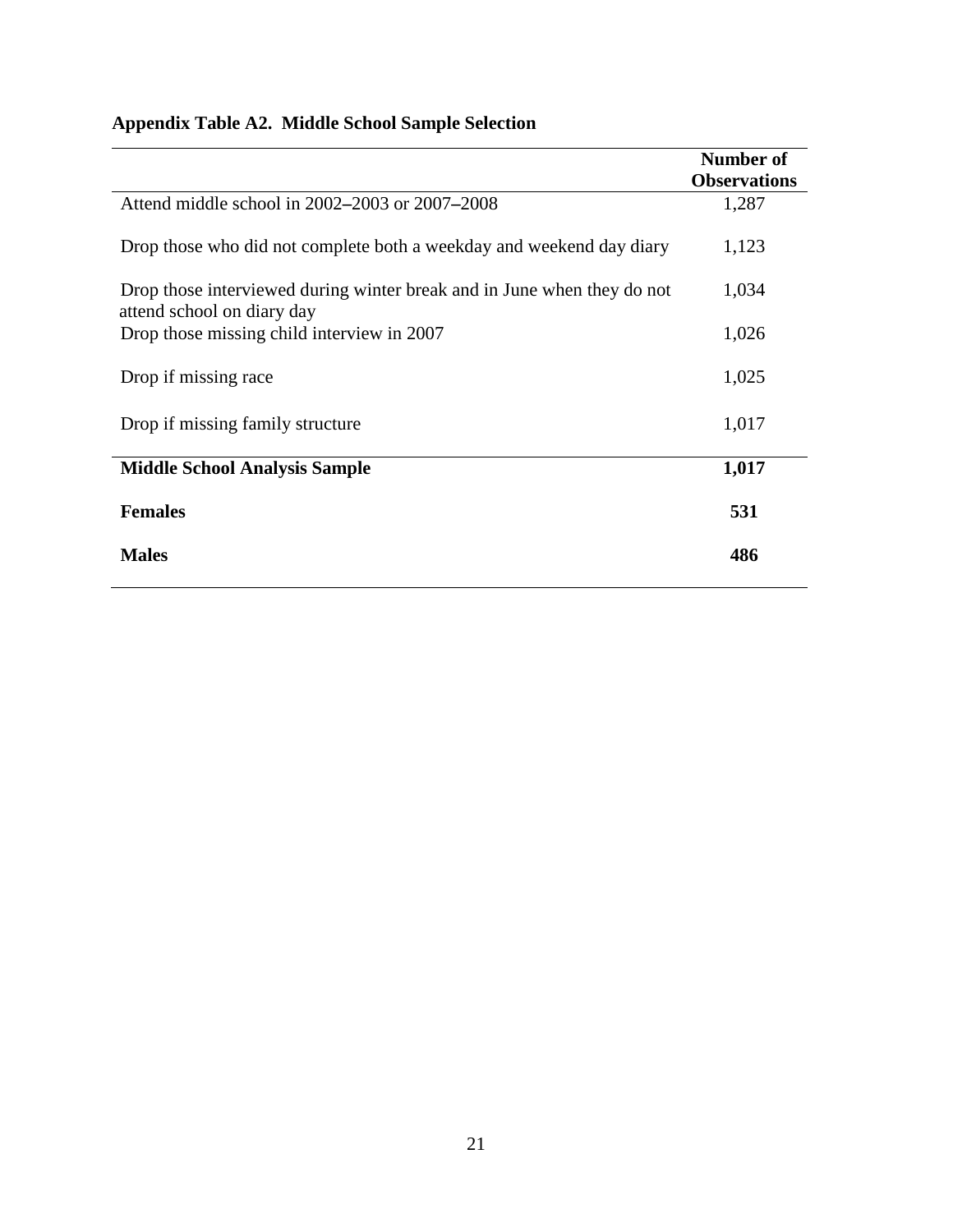# **Appendix Table A3. High School Sample Selection**

|                                                                                                       | <b>Number of</b>    |
|-------------------------------------------------------------------------------------------------------|---------------------|
|                                                                                                       | <b>Observations</b> |
| Attend high school in 2002–2003 or 2007–2008                                                          | 1,648               |
| Drop those who did not complete both a weekday and weekend day diary                                  | 1,429               |
| Drop those interviewed during winter break and in June when they do not<br>attend school on diary day | 1,287               |
| Drop those missing child interview in 2007                                                            | 1,270               |
| Drop if missing race                                                                                  | 1,266               |
| Drop if missing family structure                                                                      | 1,250               |
| Drop if family income is negative.                                                                    | 1,249               |
| <b>High School Analysis Sample</b>                                                                    | 1,249               |
| <b>Females</b>                                                                                        | 628                 |
| <b>Males</b>                                                                                          | 621                 |